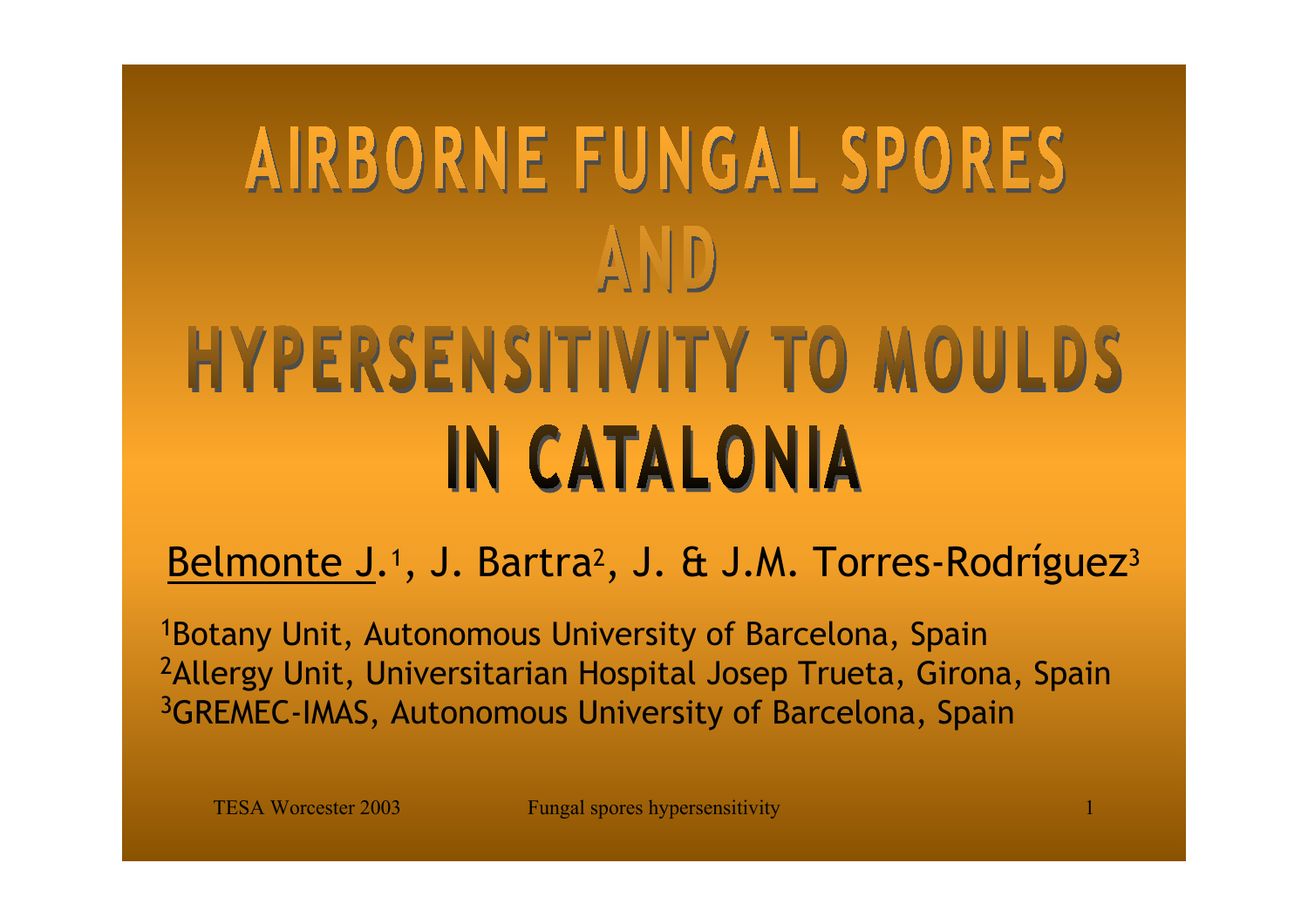## The territory under study

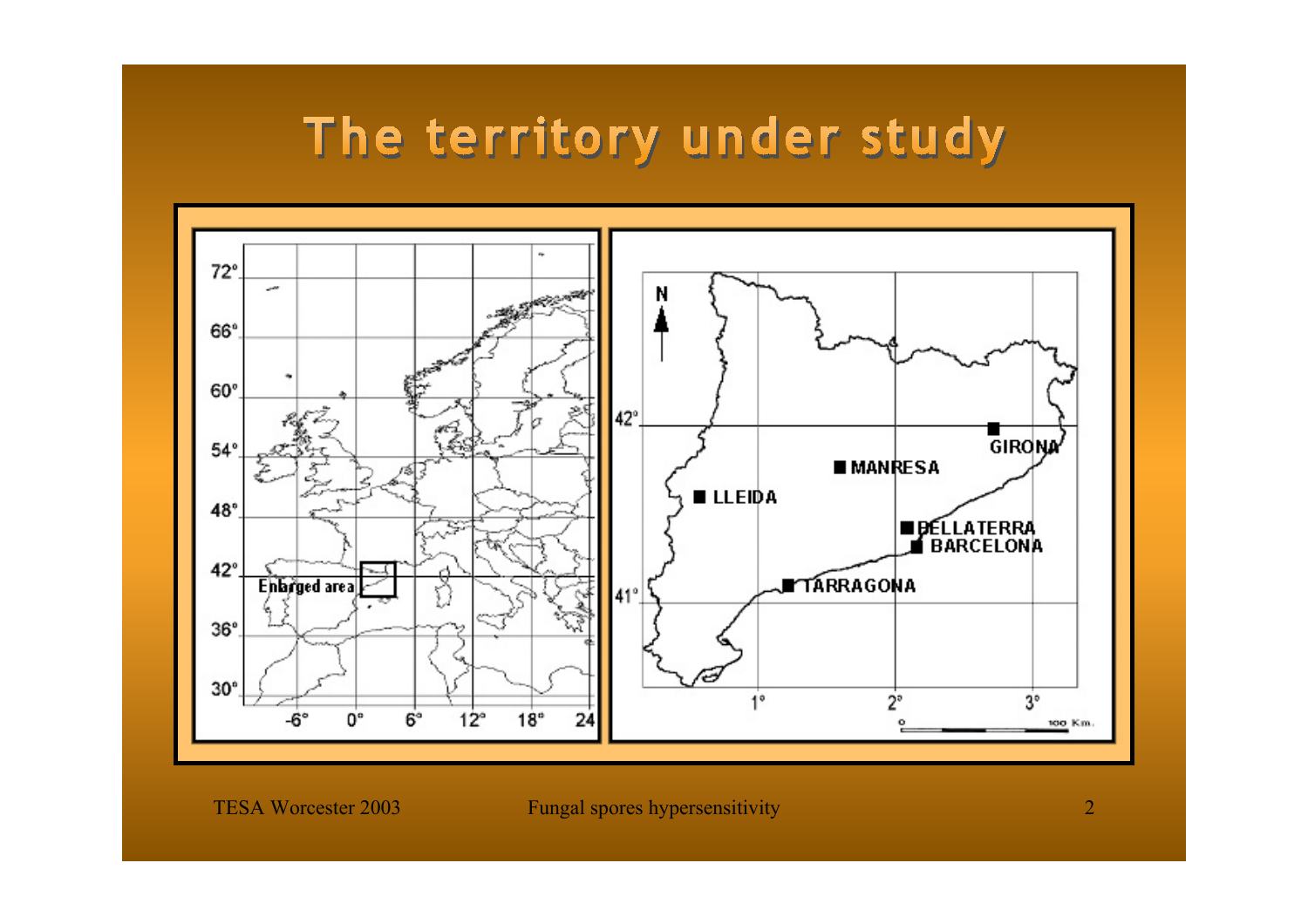### **Sampling sites and local climate and local climate**



### **Montebello Montebello , August 2002**

|                                |                 | <b>Geographical characteristics</b> | <b>Climatic characteristics</b> |               |                                             |  |  |  |  |
|--------------------------------|-----------------|-------------------------------------|---------------------------------|---------------|---------------------------------------------|--|--|--|--|
| <b>Aerobiological Sampling</b> | <b>Altitude</b> | Geographical                        | <b>Mean Annual</b>              | <b>Annual</b> | <b>Phytoclimates</b>                        |  |  |  |  |
| <b>Stations</b>                | (m.a.s.l.)      | <b>Coordinates</b>                  | Temperature (°C)                | Rainfall (mm) | (Allue, 1990)                               |  |  |  |  |
| <b>Barcelona</b>               | 12              | 41°24' N, 02°11' E                  | 16.4                            | 593           | <b>Fresh-Tethyc-semiarid</b>                |  |  |  |  |
| <b>Bellaterra</b>              | 190             | 41°33' N, 02°07' E                  | 15.2                            | 594           | <b>Fresh-Continental Oriental-semihumid</b> |  |  |  |  |
| <b>Girona</b>                  | 70              | 41°59' N, 02°60' E                  | 15.0                            | 740           | <b>Fresh-Continental Oriental-semihumid</b> |  |  |  |  |
| <b>Lleida</b>                  | 221             | 41°37' N, 00°37' E                  | 15.1                            | 385           | <b>Fresh-Transitional-semiarid</b>          |  |  |  |  |
| <b>Manresa</b>                 | 238             | 41°43' N, 01°50' E                  | 13.6                            | 619           | <b>Fresh-Continental Oriental-semihumid</b> |  |  |  |  |
| <b>Tarragona</b>               | 20              | 41°07' N, 01°15' E                  | 15.8                            | 478           | <b>Fresh-Tethyc-semiarid</b>                |  |  |  |  |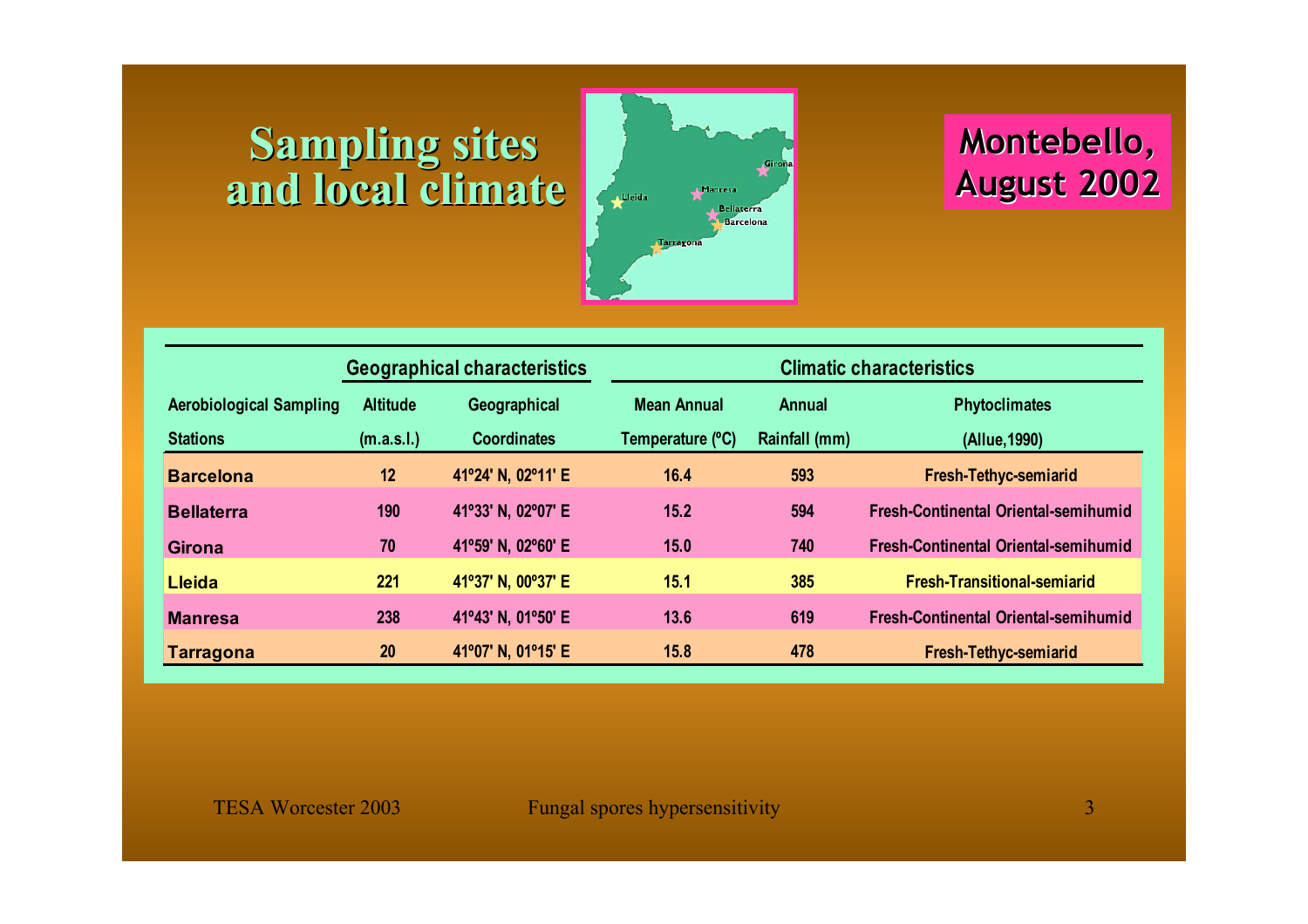## **Aerobiological Aerobiological material and methods material and methods**

**Montebello, Montebello, August 2002 August 2002**

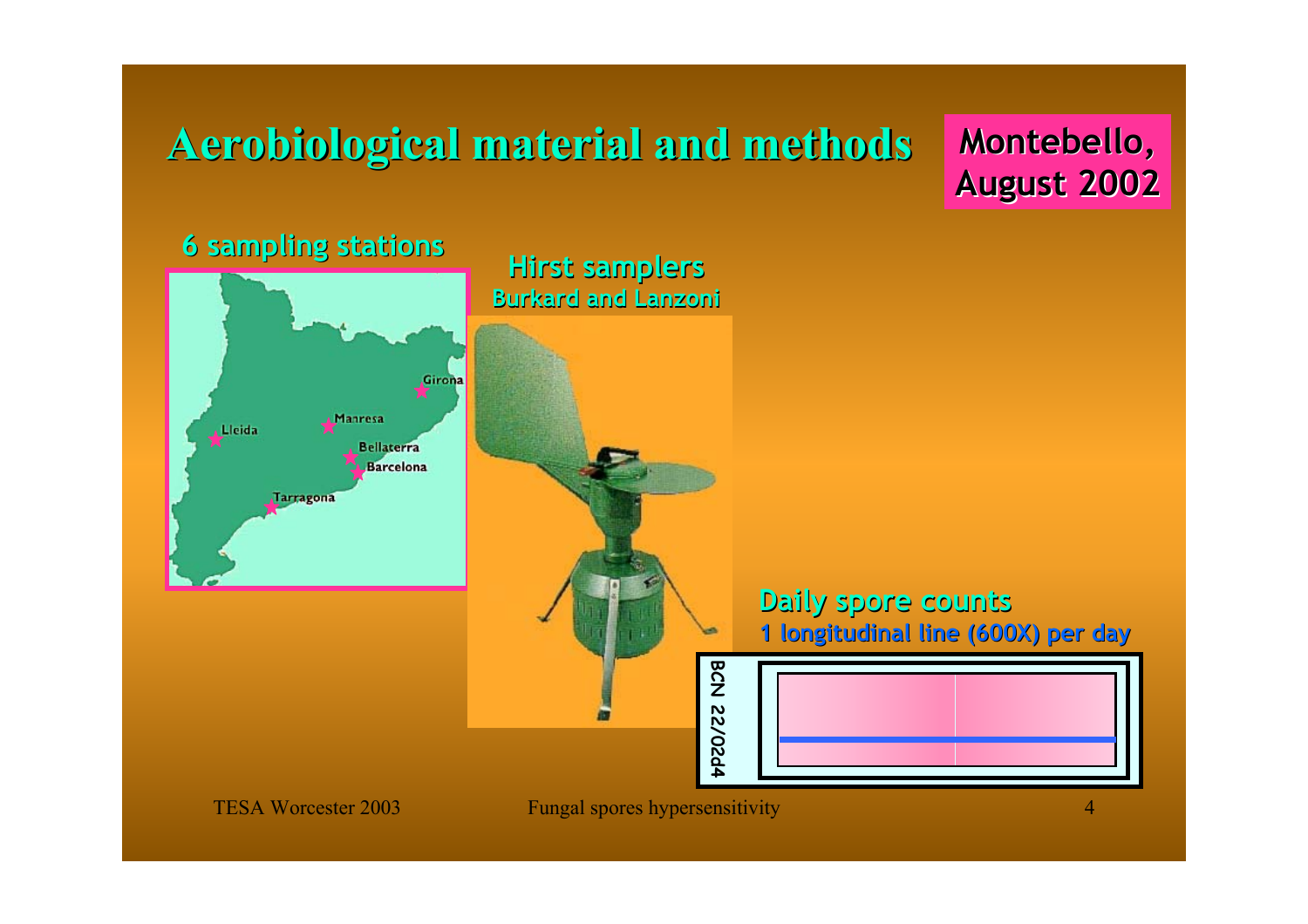### Allergenic spores **Allergenic spores**



### **Montebello Montebello, August 2002**

**LLEIDA**

*Cladosporium Alternaria***COPRINACEAE***Ustilago ArthriniumEpicoccum Leptosphaeria Drechs.Helminthos.TorulaAsp.-Penicillium PericoniaStemphylium* **XYLARIACEAE***GanodermaChaetomiumAgaricus Nigrospora Polythrincium PucciniaFusariumTilletia*

**TARRAGONA***Cladosporium* **COPRINACEAE***AlternariaUstilago Asp.-Penicillium Drechs.Helminthos.Leptosphaeria Agaricus ArthriniumTorulaPericoniaStemphylium Epicoccum* **XYLARIACEAE***GanodermaPucciniaChaetomiumNigrospora TilletiaFusariumPolythrincium*

*Cladosporium Alternaria***COPRINACEAE***Ustilago Agaricus Asp.-Penicillium Leptosphaeria ArthriniumDrechs.Helminthos.GanodermaEpicoccum PericoniaStemphylium TorulaPuccinia***XYLARIACEAE***ChaetomiumNigrospora Polythrincium TilletiaFusarium***BARCELONA**

*Cladosporium* **COPRINACEAE***AlternariaAgaricus Leptosphaeria Ustilago Asp.-Penicillium GanodermaArthriniumDrechs.Helminthos.Epicoccum Stemphylium PericoniaTorulaPuccinia***XYLARIACEAE***ChaetomiumNigrospora Polythrincium Fusarium***BELLATERRA GIRONA**

*Tilletia*

#### **MANRESA**

*Cladosporium* **COPRINACEAE***AlternariaAsp.-Penicillium Ustilago Leptosphaeria Drechs.Helminthos.Agaricus ArthriniumEpicoccum* **XYLARIACEAE***Stemphylium TorulaGanodermaPericoniaNigrospora ChaetomiumPucciniaTilletiaPolythrincium Fusarium*

*Cladosporium* **COPRINACEAE***Leptosphaeria AlternariaArthriniumUstilago Asp.-Penicillium Epicoccum GanodermaPericonia***XYLARIACEAE***Drechs.Helminthos.Stemphylium Agaricus TorulaChaetomiumPucciniaTilletiaPolythrincium FusariumNigrospora*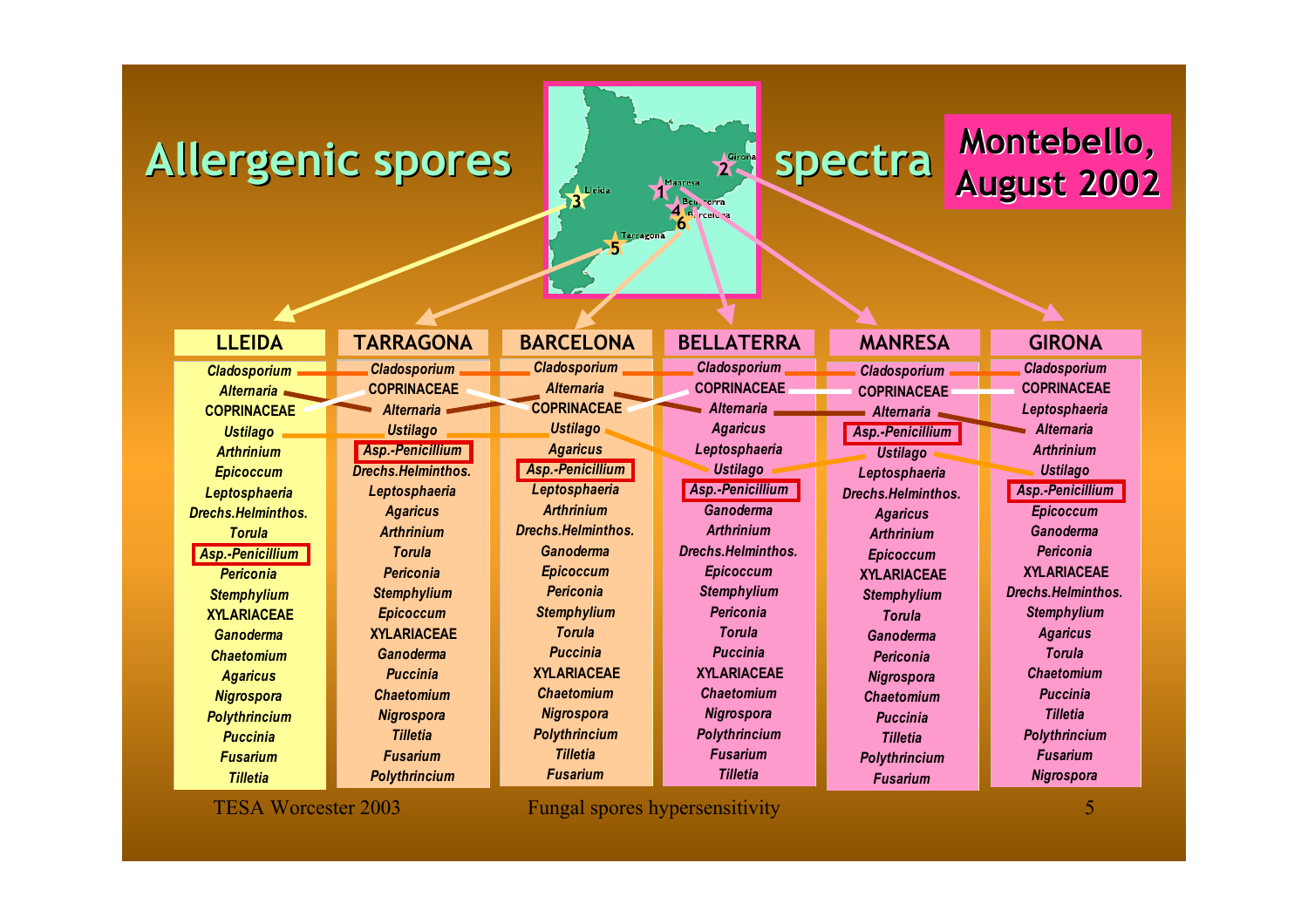### **Conclusions Conclusions**

#### **Fungal spores spectrum in Catalonia Fungal spores spectrum in Catalonia, 1995 -2001 August 2002**

#### Alphabetical relation of allergenic spores:

*Agaricus AlternariaArthrinium Aspergillus-Penicillium ChaetomiumCladosporium* **COPRINACEAE***Drechslera-Helminthosporium Epicoccum FusariumGanodermaLeptosphaeria Nigrospora PericoniaPolythrincium PucciniaStemphylium TilletiaTorulaUstilago* **XYLARIACEAE**

#### Rank of allergenic spores:

*Cladosporium***, COPRINACEAE,** *Alternaria***,** *Ustilago Asp-Penicill, Leptosphaeria, Arthrinium, Drechs-Helminth, Agaricus...*

#### **Rank of localities:**



Rank of localities following the diversity of taxa with highest annual indexes:

**+**

**GironaManresa Manresa- Lleida Bellaterra BellaterraTarragona Tarragona - Barcelona Barcelona**

**Montebello Montebello,**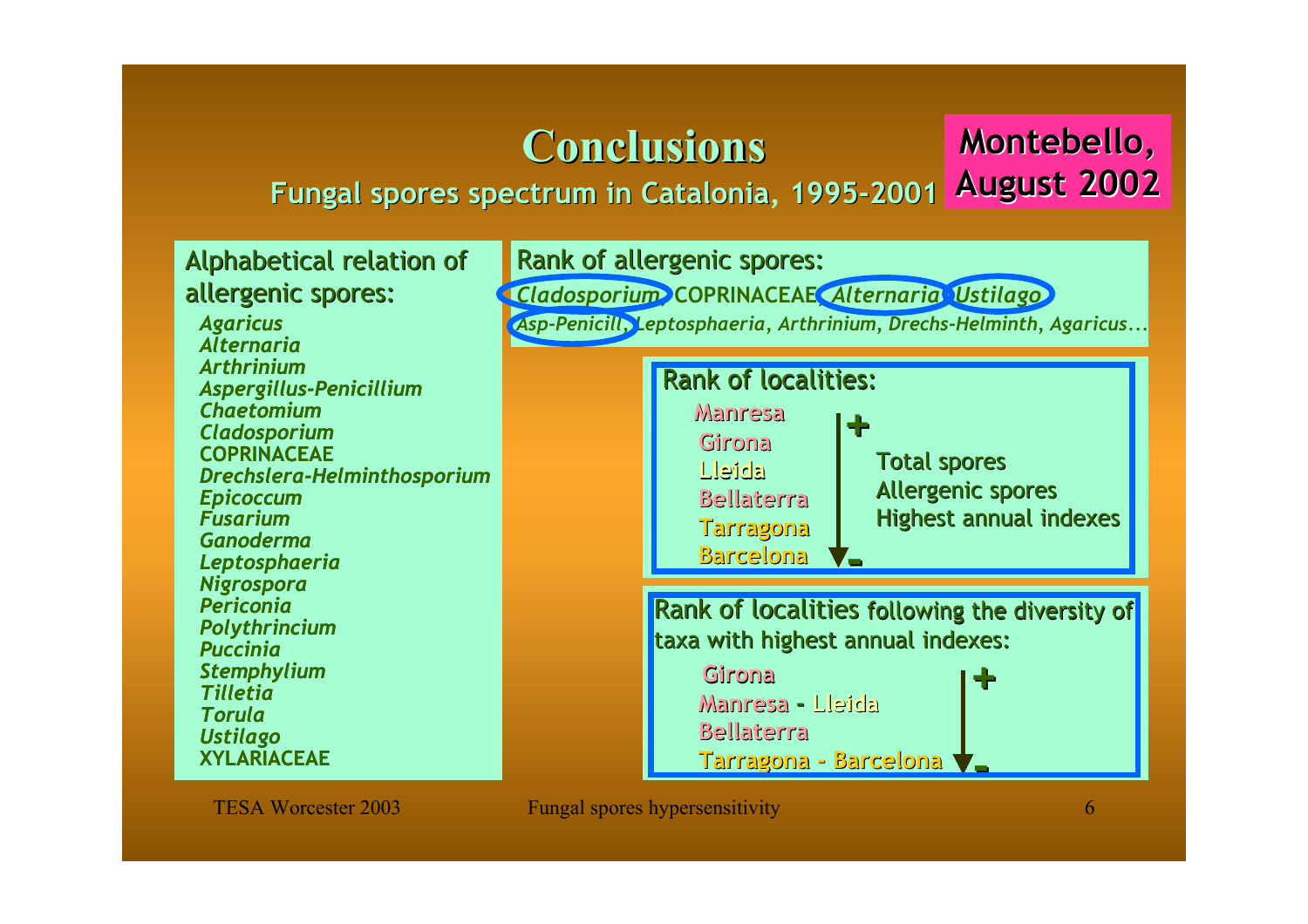## Catalan Survey on hypersensitivity to moulds

Collaboration undertaken in 2002 between the **Aerobiological Network of Catalonia** (Xarxa Aerobiològica de Catalunya, XAC) and the **Catalan Society of Allergy and Clinical Immunology** (Societat Catalana d'Al·lèrgia I Immunologia Clínica, SCAIC), with the economic support of **Laboratorios CBF-LETI, SA**.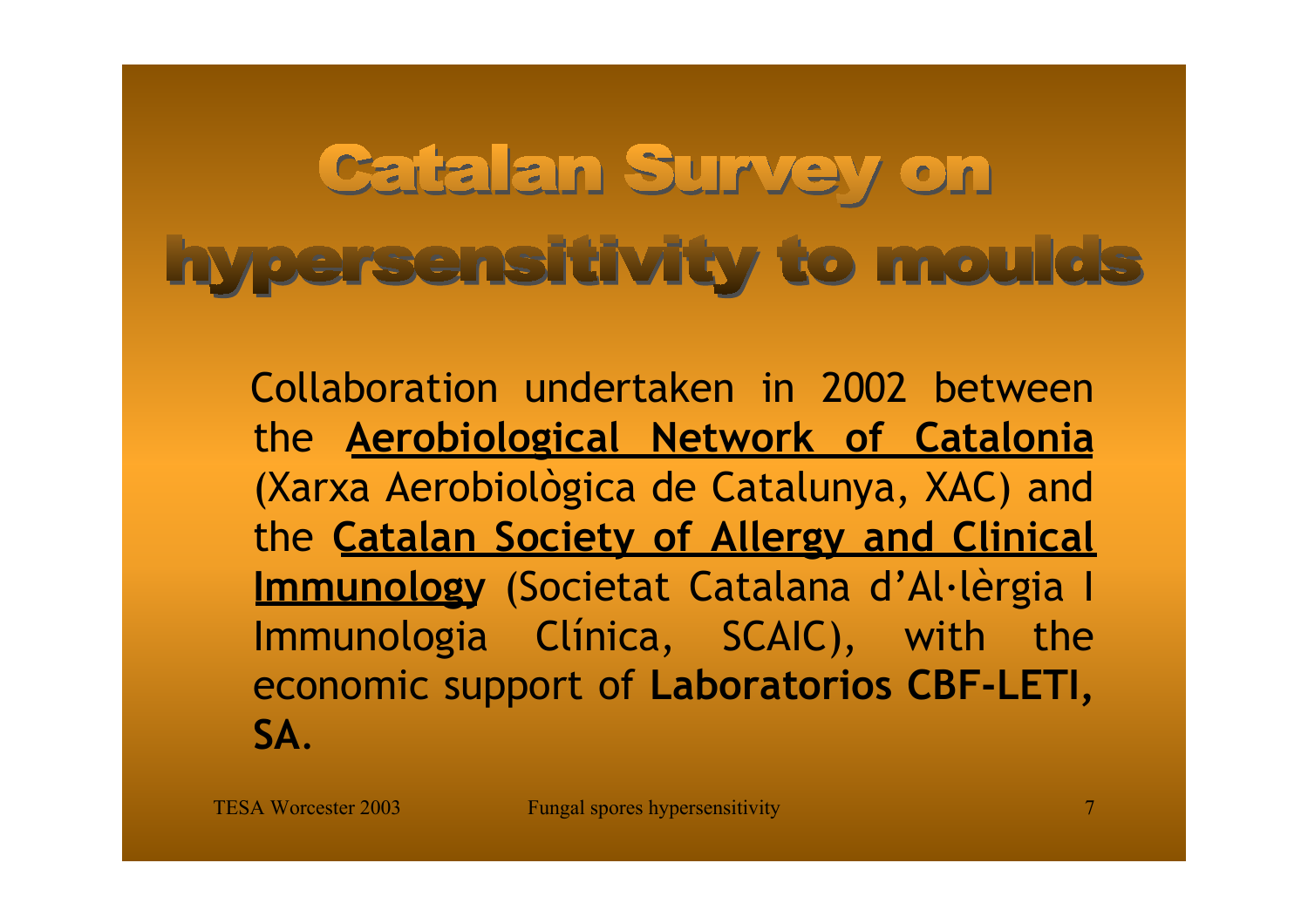# Catalan Survey on **Typersensitivity to moulds**

### **Main Objectives**

- -To know the <u>prevalence of sensitivity</u> to the main mould antigens in patients with asthma or rhinitis, living in an specific geographic area.
- -To relate with the atmospheric spore counts in the area.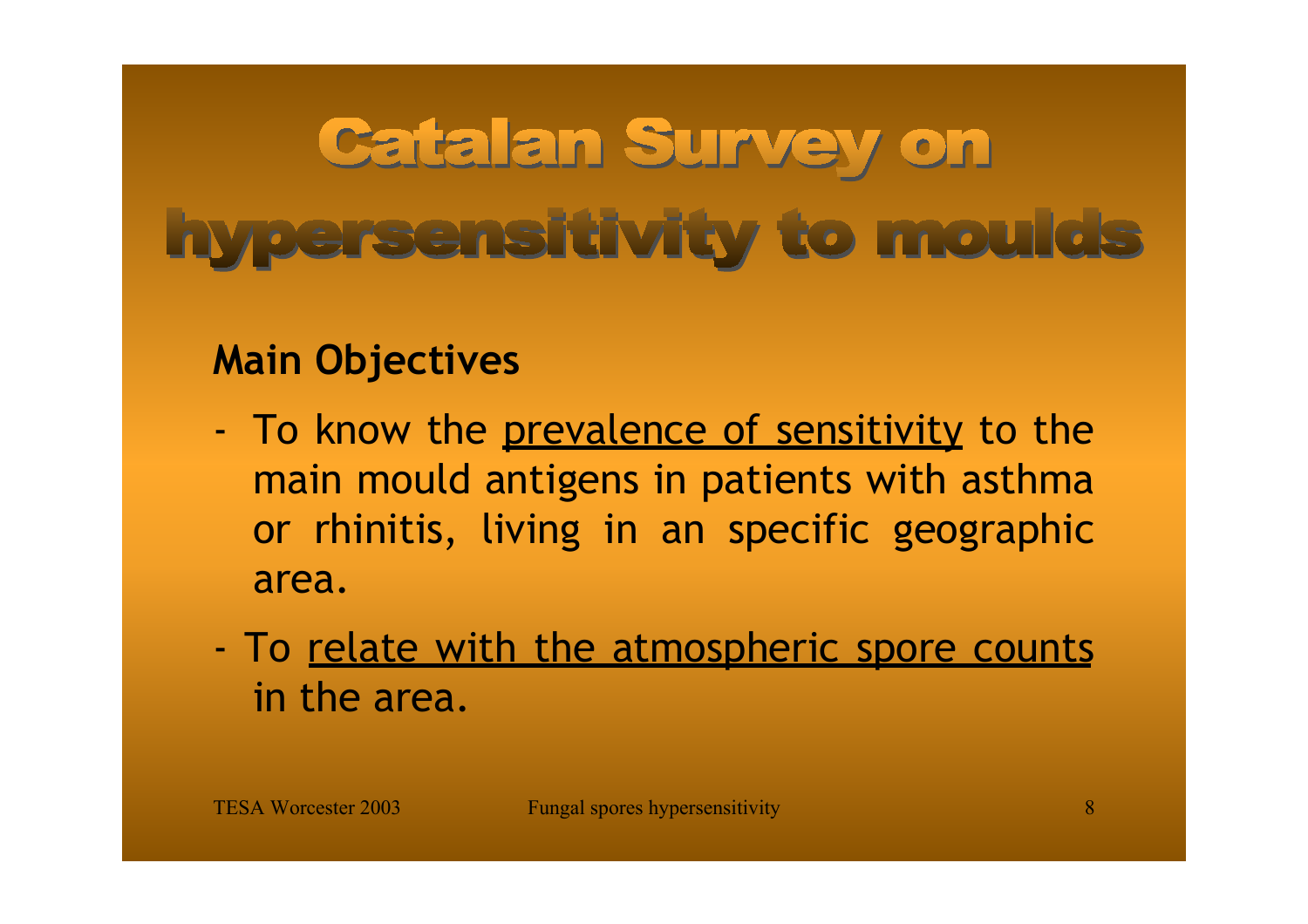# **Catalan Survey on Typersensitivity to moulds**

### **Secondary Objectives**

- -To investigate if there are geographical differences in hypersensitivity distribution.
- -To correlate the allergy with the <u>habitat</u> characteristics and with asthma development.
- - To study the sensitivity of specific IgE to moulds with prick test.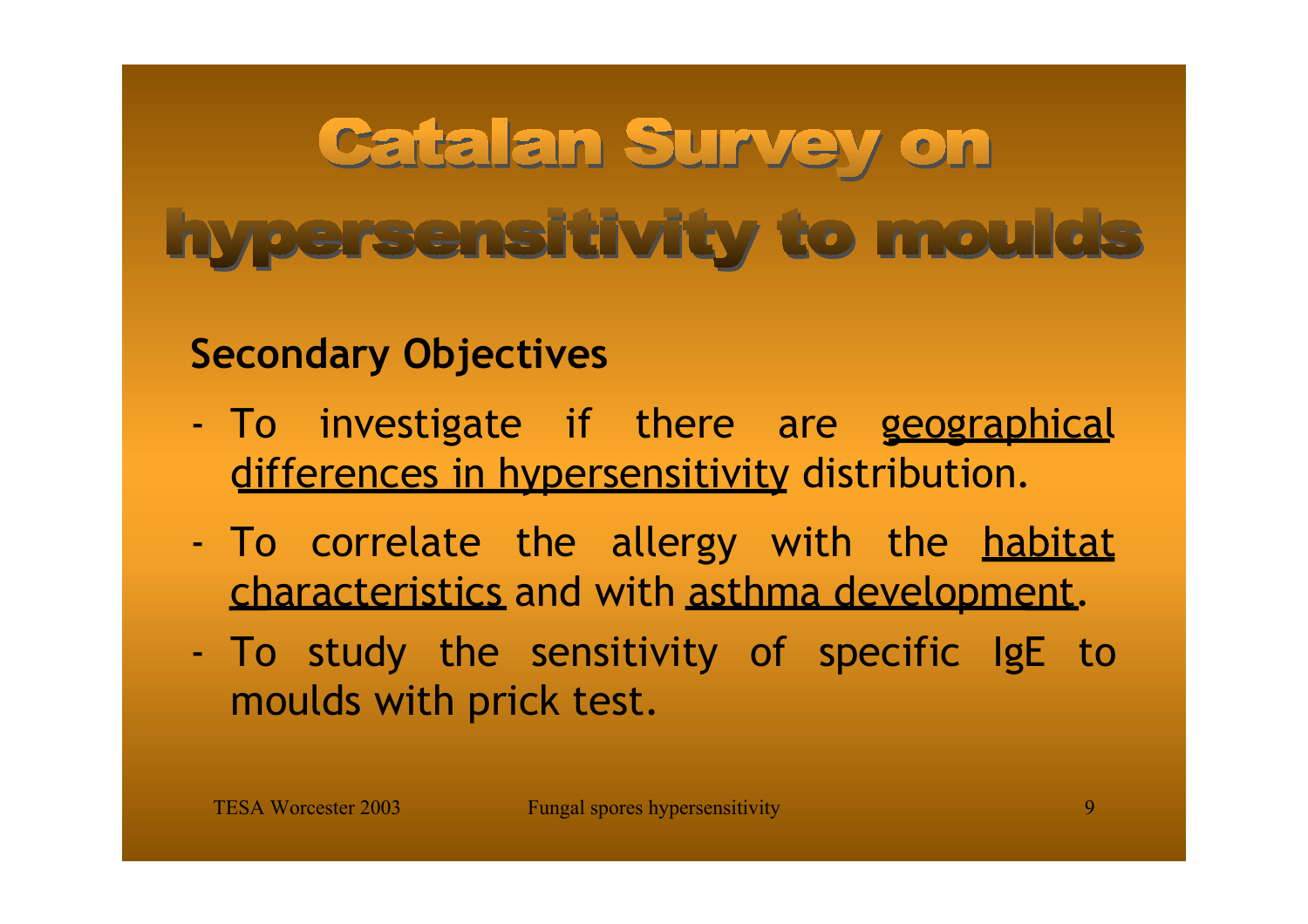## The territory under study

### **Aerobiological stations Aerobiological stations H Allergy unit Allergy unit**

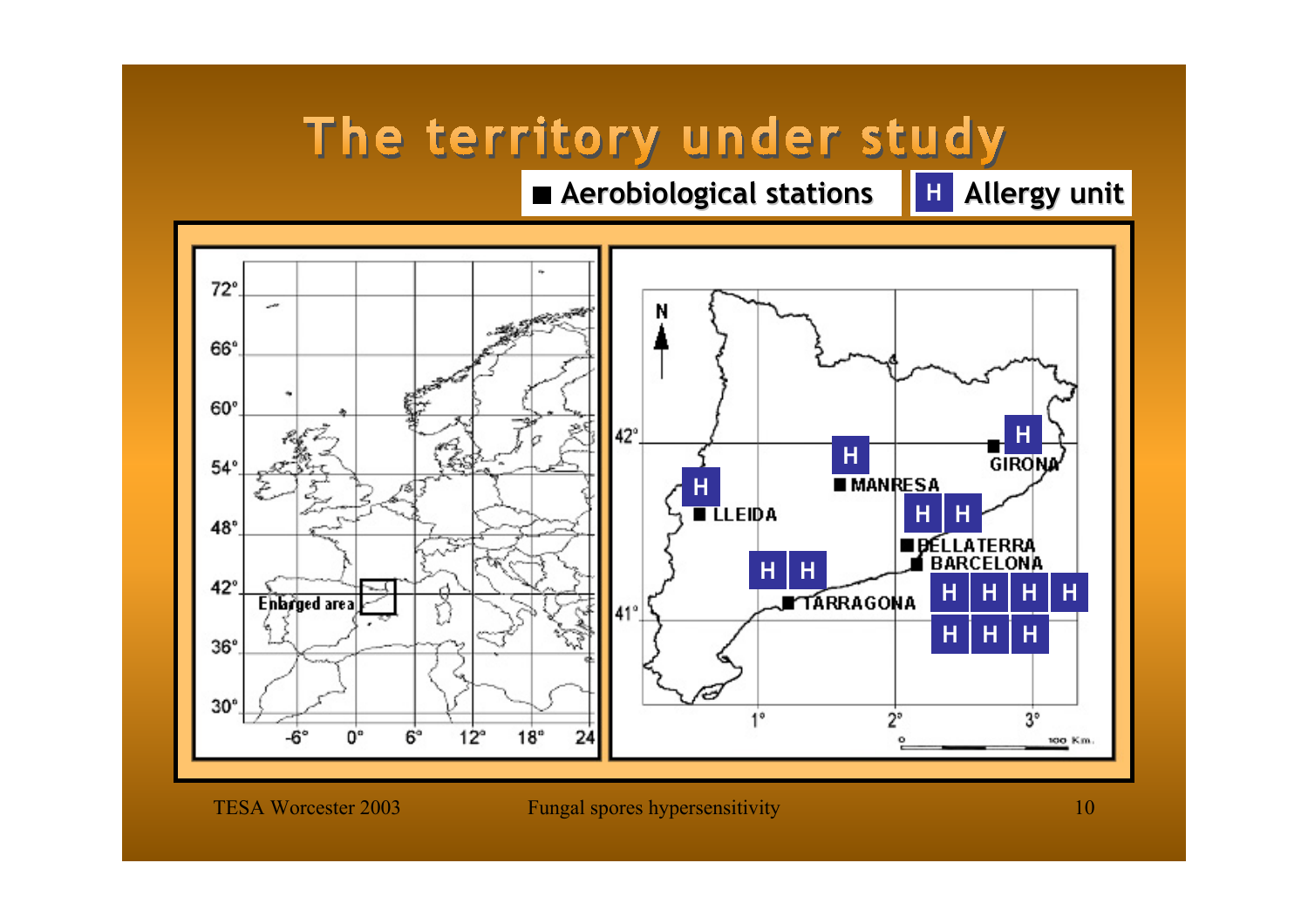| <b>Aerobiological stations</b>                                                                                                                                                                      | Н.<br><b>Allergy units</b>                                                                                                                                                                                                                                      |
|-----------------------------------------------------------------------------------------------------------------------------------------------------------------------------------------------------|-----------------------------------------------------------------------------------------------------------------------------------------------------------------------------------------------------------------------------------------------------------------|
| - Daily spore counts<br>- along 2002<br>- at the 6 XAC stations<br>- 1 longitudinal line per day<br>-Spore taxa:<br><i><b>Alternaria</b></i><br>Cladosporium<br>Ustilago<br>Aspergillus-Penicillium | - Personal inquiry to patients<br>- along 2002<br>- at 14 Allergy Units<br>- Blood sample for IgE measurement<br>- Prick test with moulds battery:<br>Alternaria alternata<br>Cladosporium herbarum<br>Ustilago<br>Aspergillus fumigatus<br>Penicillium notatum |
| Patients enrolled: 824<br>- papular area $\geq$ 7 mm <sup>2</sup><br>- by duplicate<br>- using two different antigens<br>- blaine application                                                       | Patients studied: 1250<br>- people with asthma or rhinitis<br>visiting one of the Allergy units<br>- women and men<br>- 5-65 years old<br>- No previous immunotherapy                                                                                           |
| <b>TESA Worcester 2003</b>                                                                                                                                                                          | <b>Fungal spores hypersensitivity</b><br>11                                                                                                                                                                                                                     |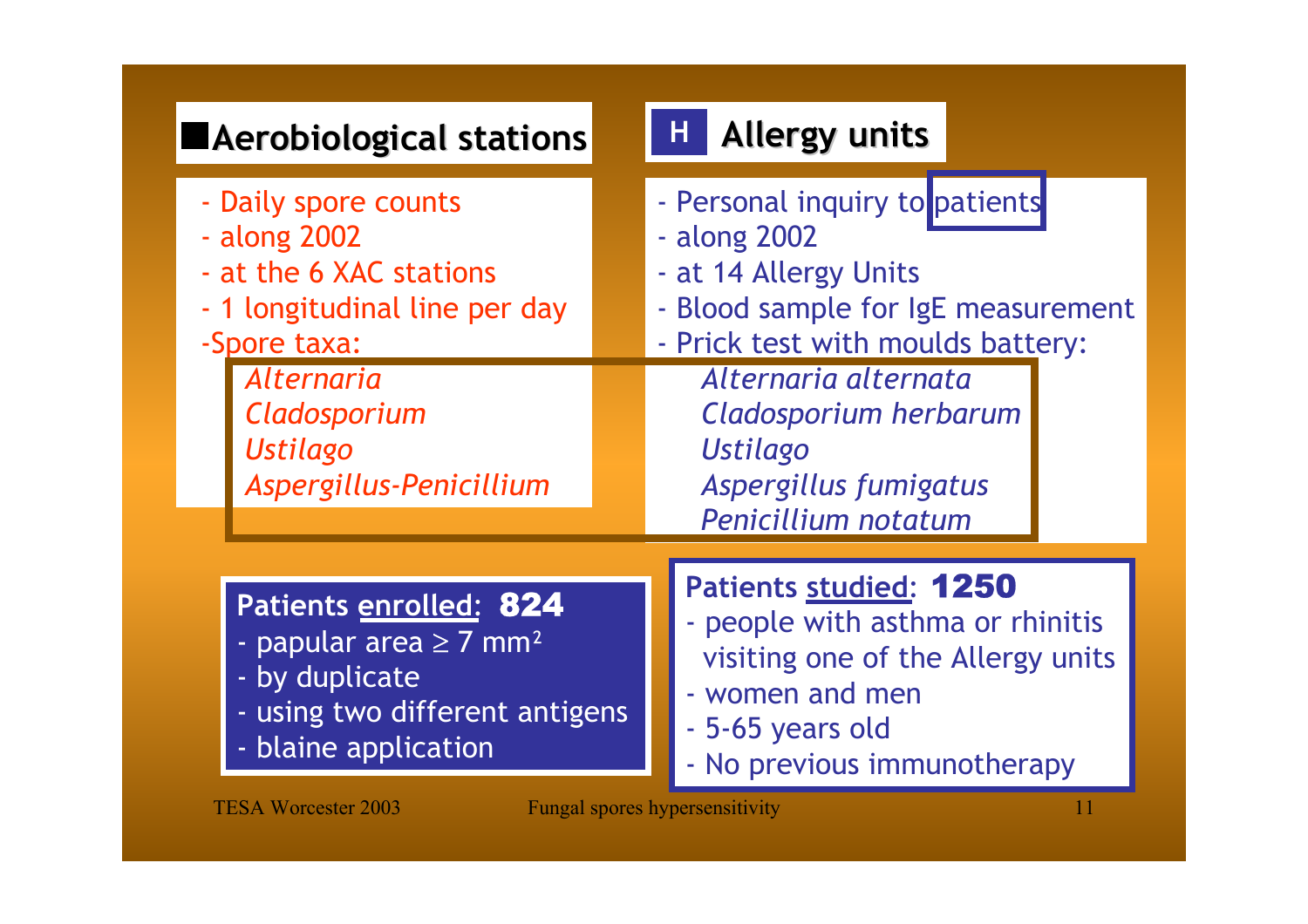|                                |                 | <b>CLINICAL RESULTS 2002</b> |                  |
|--------------------------------|-----------------|------------------------------|------------------|
|                                |                 | <b>YEARLY DATA</b>           |                  |
|                                | Nr of           | <b>%Total Patients</b>       | % Total Patients |
|                                | <b>Patients</b> | <b>Enrolled</b>              | <b>Studied</b>   |
| <b>BARCELONA</b>               | 399             | 48,4                         | 31,9             |
| <b>GIRONA</b>                  | 115             | 14,0                         | 9,2              |
| <b>LLEIDA</b>                  | 52              | 6,3                          | 4,2              |
| <b>MANRESA</b>                 | 60              | 7,3                          | 4,8              |
| <b>TARRAGONA</b>               | $132$           | 16,0                         | 10,6             |
| <b>TERRASSA-SABADELL</b>       | 66              | 8,0                          | 5,3              |
| <b>Total Patients Enrolled</b> | 824             | 100,0                        | 65,9             |
| <b>Total Patients Studied</b>  | 1250            |                              | 100,0            |

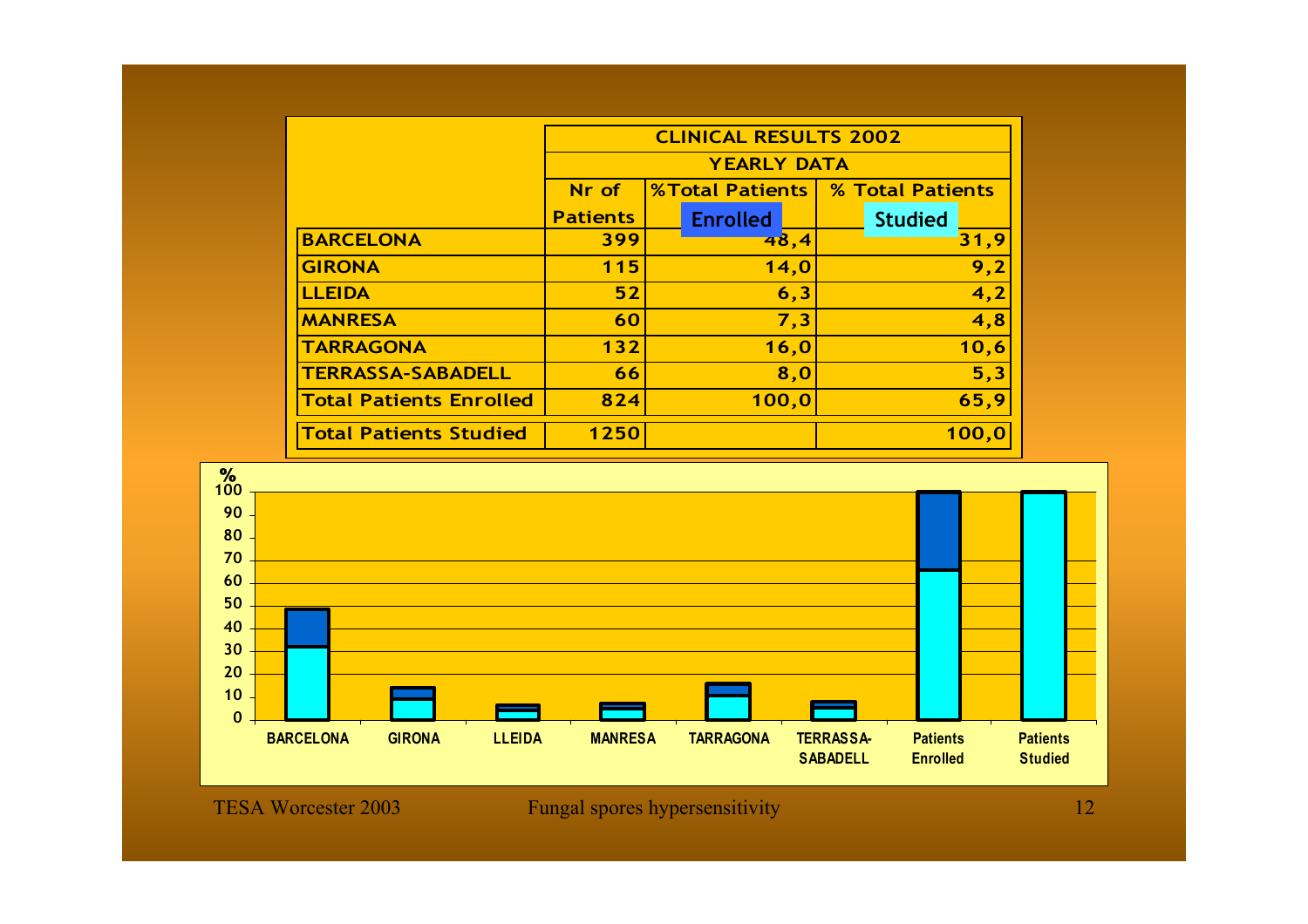|                              |                 | <b>CLINICAL RESULTS 2002</b>              |                |  |  |  |  |  |
|------------------------------|-----------------|-------------------------------------------|----------------|--|--|--|--|--|
|                              |                 | <b>YEARLY DATA</b>                        |                |  |  |  |  |  |
|                              | Nr of           | <b>%Total Patients   % Total Patients</b> |                |  |  |  |  |  |
|                              | <b>Patients</b> | <b>Enrolled</b>                           | <b>Studied</b> |  |  |  |  |  |
| Alternaria alternata         | 151             | 18,3                                      | 12,1           |  |  |  |  |  |
| Aspergillus fumigatus        | 90              | 10,9                                      | 7,2            |  |  |  |  |  |
| <b>Cladosporium herbarum</b> | 50              | 6,1                                       | 4,0            |  |  |  |  |  |
| <b>Penicillium notatum</b>   | 47              | 5,7                                       | 3,8            |  |  |  |  |  |
| <b>Ustilago</b>              | 24              | 2,9                                       | 1,9            |  |  |  |  |  |
| Some of them                 | 217             | 26,3                                      | 17,4           |  |  |  |  |  |

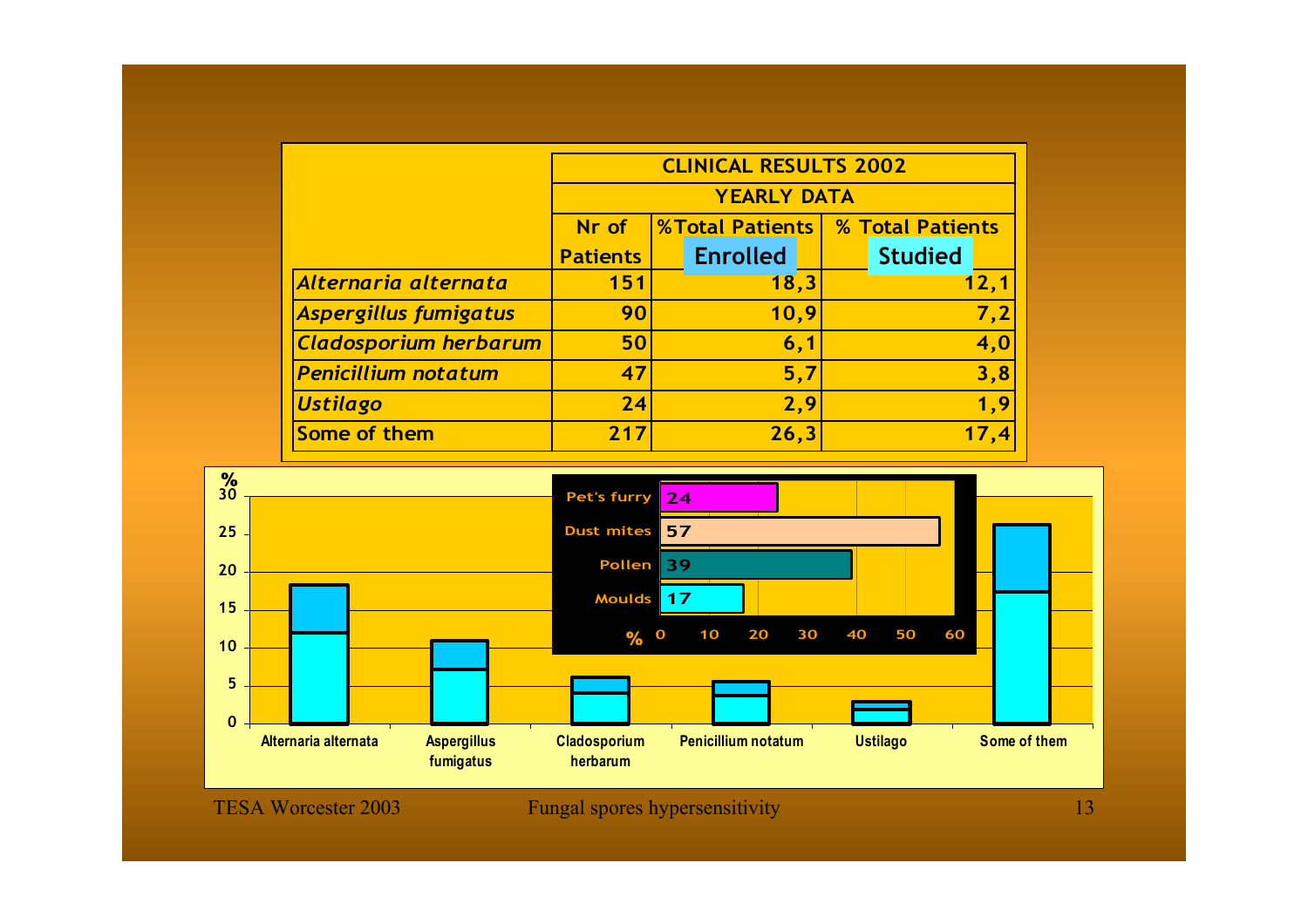|                          |                 | <b>CLINICAL RESULTS 2002</b> |                                |                                  | <b>AEROBIOLOGICAL RESULTS 2002</b>         |      |                    |           |                       |             |  |
|--------------------------|-----------------|------------------------------|--------------------------------|----------------------------------|--------------------------------------------|------|--------------------|-----------|-----------------------|-------------|--|
|                          |                 |                              | <b>YEARLY DATA</b>             |                                  | <b>YEARLY DATA</b>                         |      | <b>WEEKLY DATA</b> |           | <b>DAILY DATA</b>     |             |  |
|                          |                 | % Total                      | % Total                        | $\frac{1}{2}$<br><b>Patients</b> |                                            | %    | Weekly             |           | <b>Daily</b>          |             |  |
|                          | Nr of           | <b>Patients</b>              | <b>Patients</b>                | per                              | <b>Annual Index Total</b>                  |      | maximum            |           | Week   maximum        |             |  |
| <b>Alternaria</b>        | <b>Patients</b> | <b>Alternaria</b>            | <b>Studied</b>                 | <b>Locality</b>                  | Sum daily [] Spores P/m <sup>3</sup> /week |      |                    | <b>Nr</b> | P/m <sup>3</sup> /day | <b>Date</b> |  |
| <b>BARCELONA</b>         | 55              | 36,4<br>1                    | 4,4<br>11                      | 13,8<br>5                        | 12911<br>3.                                | 4,5  | 173,2              | 30        | 411,6                 | JL23        |  |
| GIRONA                   | 26              | 17,2<br>$\mathbf{3}$         | 2,1<br>3                       | 22,6<br>3                        | 4 12762                                    | 1, 3 | 278,8              | 29        | 3,434,0               | <b>JL21</b> |  |
| <b>LLEIDA</b>            | 6 <sup>1</sup>  | 6<br>4,0                     | 6<br> 0, 5                     | 6<br>11,5                        | <b>2</b> 27496                             | 7,1  | 241,2              | 35        | 767,2<br>п            | N3          |  |
| <b>MANRESA</b>           | 28              | 18,5 <br>$\mathbf{2}$        | 2,2<br>$\overline{\mathbf{2}}$ | 46,7<br>1                        | 27625<br>1                                 | 2,4  | 209,6              | 29        | 2624,4                | J6          |  |
| <b>TARRAGONA</b>         | 21              | 13,9 <br>$\blacktriangle$    | 1,7<br>$\blacktriangleleft$    | 15,9<br>$\overline{\phantom{a}}$ | 8123<br>6                                  | 2,8  | 76,5               | 35        | 6271,6                | N3          |  |
| <b>TERRASSA-SABADELL</b> | 15              | 9,9<br>5                     | 1,2<br>5                       | 22,7<br>2                        | 11995<br>5                                 | 3,0  | 104,4              | 31        | 5375,2                | 017         |  |
| <b>Total Alternaria</b>  | 151             | 100, 0                       | 12,1                           | 18,3                             |                                            |      |                    |           |                       |             |  |



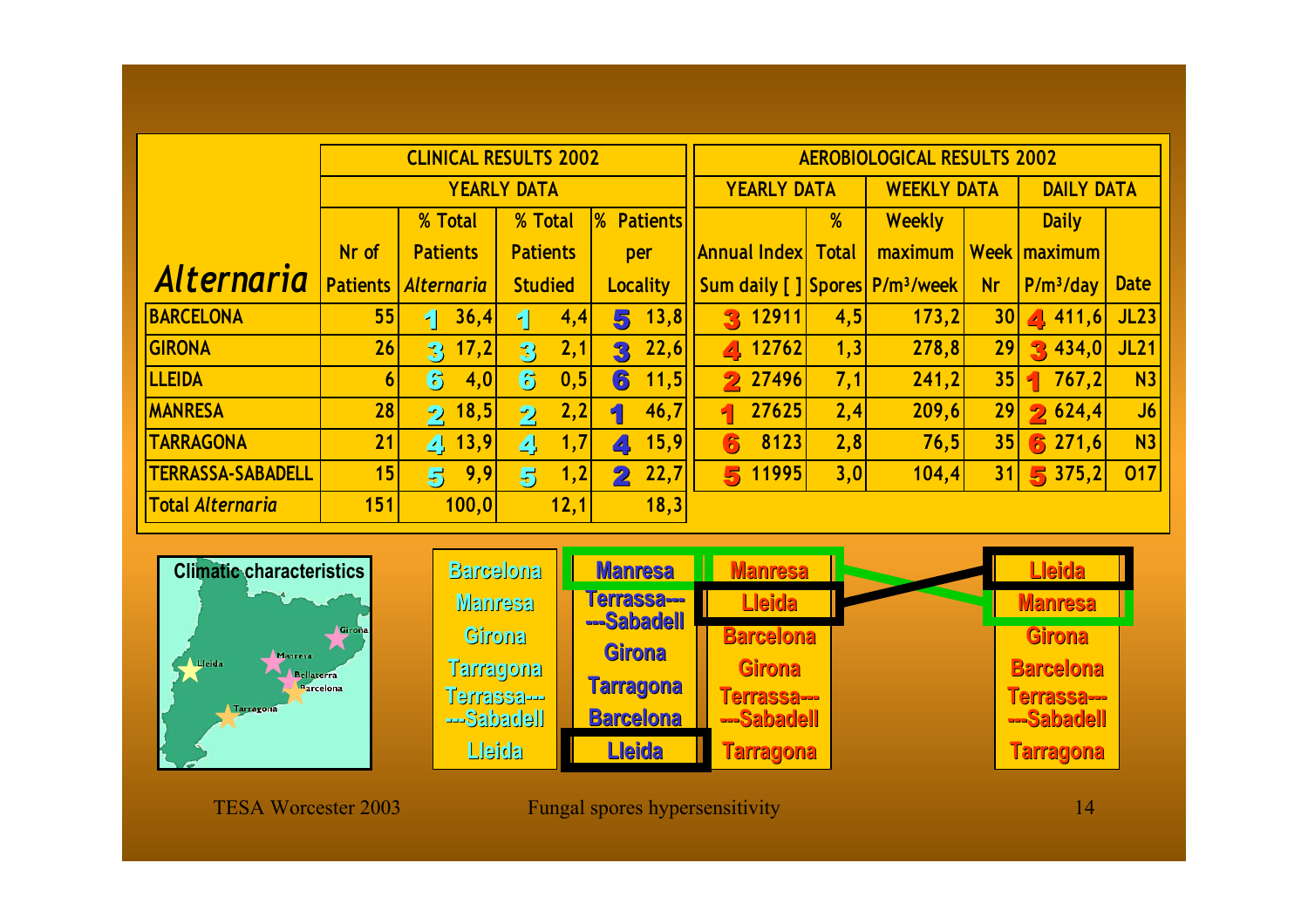#### **Sensitivity to** *Alternaria alternata* **spores** *Alternaria* **Annual Indexes Climatic characteristics5030000 27500**locality **Aerobiological Annual Indexes per locality 45 AMannesa** spore taxa **% Sensitivity per locality, per spore taxa** Lleida **25000** Bellaterra **40** Rarcelona per Tarragor **22500 35** ndexes **20000** % Sensitivity per locality, per **30 1750015000Annual 25 12500 20**Aerobiological **10000 15 750010 50005 2500 00GIRONA MANRESA TERRASSA- BARCELONA TARRAGONA LLEIDA SABADELL**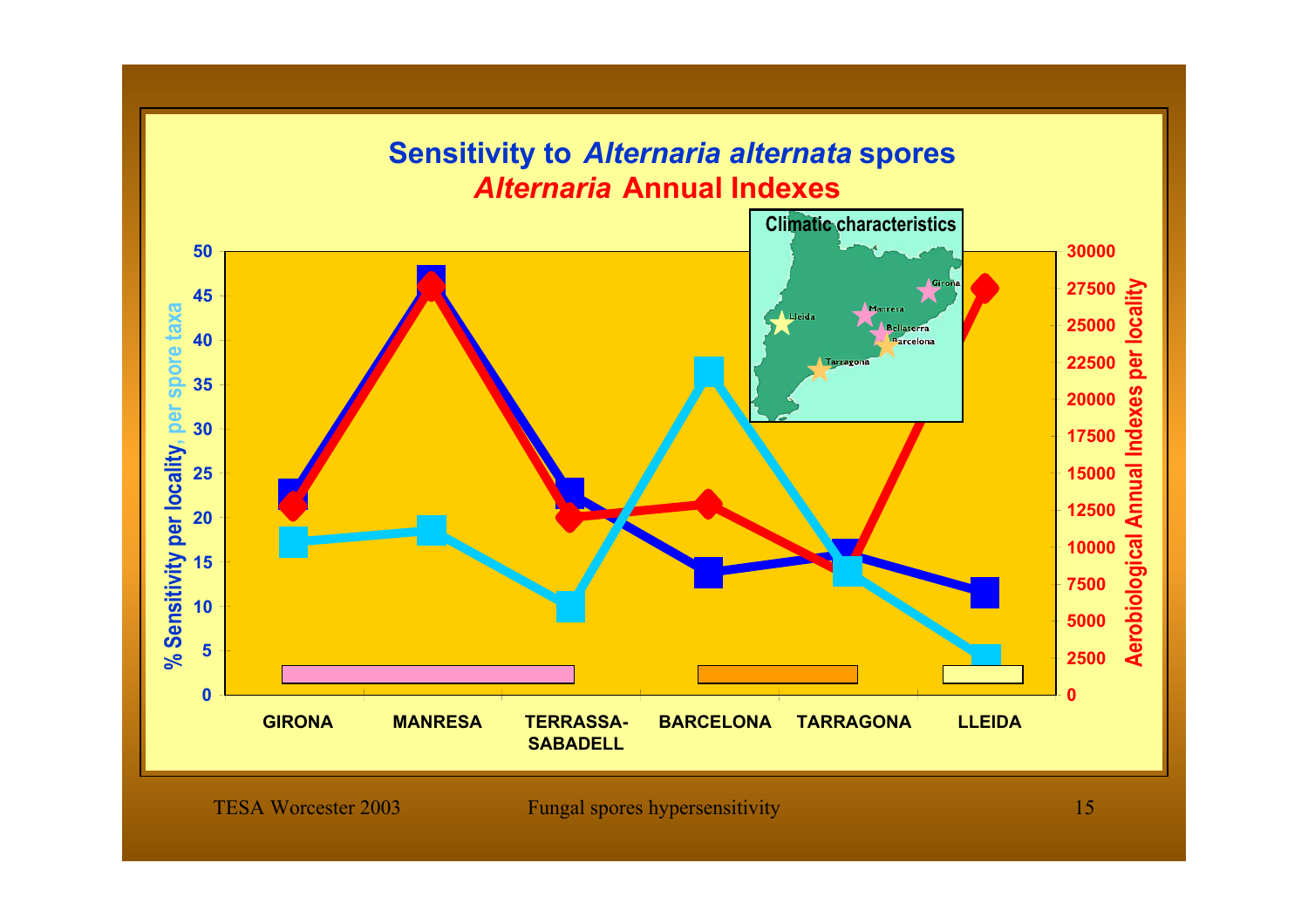|                                         |                 |                 | <b>CLINICAL RESULTS 2002</b> |                         |      |                                                        |                | <b>CLINICAL RESULTS 2002</b> |                    |                   |
|-----------------------------------------|-----------------|-----------------|------------------------------|-------------------------|------|--------------------------------------------------------|----------------|------------------------------|--------------------|-------------------|
|                                         |                 |                 | <b>Clinical level</b> :      |                         |      |                                                        |                |                              | <b>YEARLY DATA</b> |                   |
|                                         |                 |                 |                              |                         |      |                                                        |                | % Total                      | % Total            | <b>% Patients</b> |
| <b>X2III</b>                            | Nr of           | <b>Patients</b> | <b>Patients</b>              |                         | per  |                                                        | Nr of          | <b>Patients</b>              | <b>Patients</b>    | per               |
| Aspergillus <b>Patients</b> Aspergillus |                 |                 | <b>Studied</b>               |                         |      | Locality <sup>1</sup> Penicillium Datients Penicillium |                |                              | <b>Studied</b>     | <b>Locality</b>   |
| <b>BARCELONA</b>                        | 46              | 51.1            | 3.7                          |                         | 11.5 | <b>BARCELONA</b>                                       | 25             | 53.2                         | 2.0                | 6.3               |
| GIRONA                                  | 12              | 13.3            | 1.0                          |                         | 10.4 | <b>GIRONA</b>                                          | 4              | 8.5                          | 0.3                | 3.5               |
| <b>LLEIDA</b>                           | $6 \mid$        | 6.7             | 0.5                          | $\overline{\mathbf{2}}$ | 11.5 | LLEIDA                                                 | $\overline{2}$ | 4.3                          | 0.2                | 3.8               |
| <b>MANRESA</b>                          | $\overline{9}$  | 10.0            | 0.7                          | 1                       | 15.0 | <b>MANRESA</b>                                         | $\overline{2}$ | 4.3                          | 0.2                | 3.3               |
| <b>TARRAGONA</b>                        | 11              | 12.2            | 0.9                          |                         | 8.3  | <b>TARRAGONA</b>                                       | $\overline{9}$ | 19.1                         | 0.7                | 6.8               |
| <b>TERRASSA-SABADELL</b>                | $6 \mid$        | 6.7             | 0.5                          |                         | 9.1  | <b>TERRASSA-SABADELL</b>                               | 5 <sup>1</sup> | 10.6                         | 0.4                | 7.6               |
| <b>Total Aspergillus</b>                | 90 <sub>l</sub> | 100.0           | 7.2                          |                         | 10.9 | <b>Total Penicillium</b>                               | 47             | 100.0                        | 3.8                | 5.7               |

| <b>Aerobiological level</b>                                      |                     |                    | <b>GICAL RESULTS 2002</b> |                   |                                |             |  |  |  |
|------------------------------------------------------------------|---------------------|--------------------|---------------------------|-------------------|--------------------------------|-------------|--|--|--|
|                                                                  |                     | <b>WEEKLY DATA</b> |                           | <b>DAILY DATA</b> |                                |             |  |  |  |
| Aspergillus-                                                     |                     | %                  | Weekly                    |                   | <b>Daily</b>                   |             |  |  |  |
|                                                                  | Al nual Index Total |                    | maximum                   |                   | <b>Week maximum</b>            |             |  |  |  |
| $\textbf{Penicillium}$ sum daily [] Spore P/m <sup>3</sup> /week |                     |                    |                           | <b>Nr</b>         | P/m <sup>3</sup> /day          | <b>Date</b> |  |  |  |
| <b>BARCELUNA</b>                                                 | 3231                | 1,1                | 63,5                      | 17                | 313,6                          | A27         |  |  |  |
| <b>GIRONA</b>                                                    | 12093<br>4          | 1,2                | 165,2                     | 37                | 1044,4                         | <b>M8</b>   |  |  |  |
| <b>LLEIDA</b>                                                    | 1691<br>6           | 0,4                | 54,6                      | 50 <sup>1</sup>   | 221,2                          | <b>JL11</b> |  |  |  |
| <b>MANRESA</b>                                                   | 10531<br>2          | 0,9                | 171,6                     | 36                | $2\,904,4$                     | J30         |  |  |  |
| <b>TARRAGONA</b>                                                 | 3066<br>4           | 1,1                | 40,8                      | 12                | 280,0 MG14<br>$\blacktriangle$ |             |  |  |  |
| <b>TERRASSA-SABADELL</b>                                         | 2212<br>5           | 0, 5               | 32,8                      | 31                | 210,0<br>ß.                    | <b>S9</b>   |  |  |  |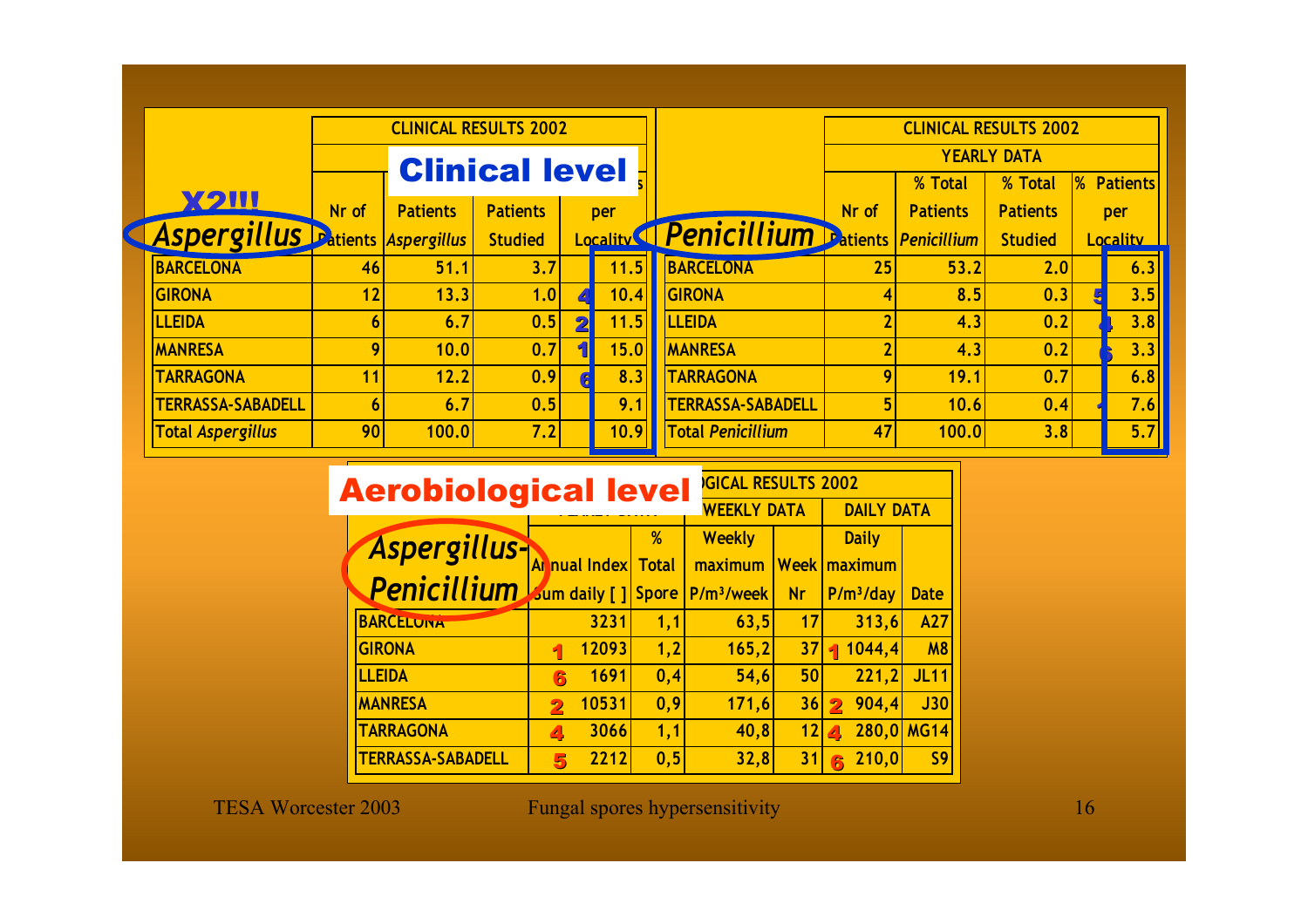### **Sensitivity to** *Aspergillus fumigatus* **spores** *Aspergillus-Penicillium* **Annual Indexes**

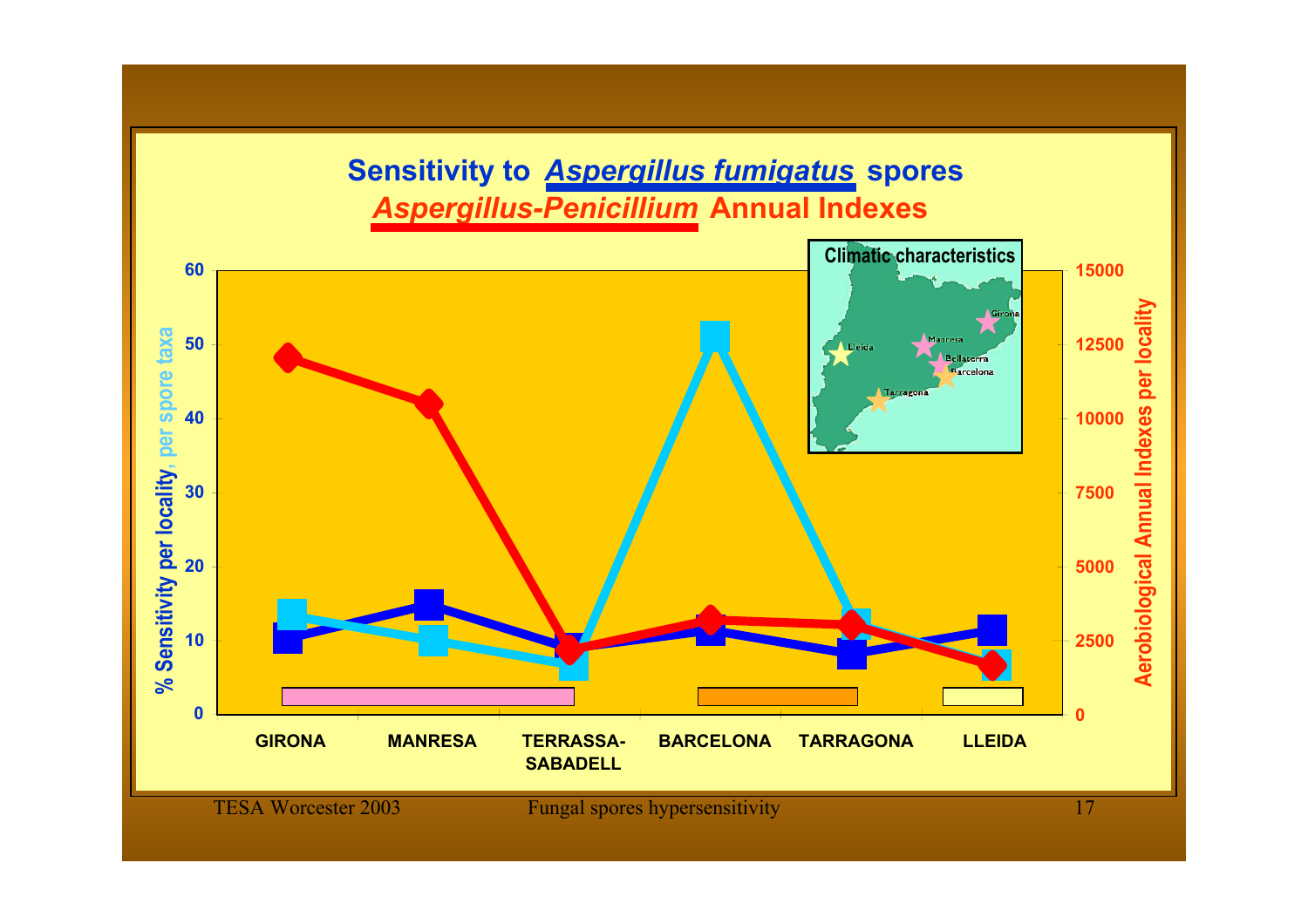### **Sensitivity to** *Penicillium notatum* **spores** *Aspergillus-Penicillium* **Annual Indexes**

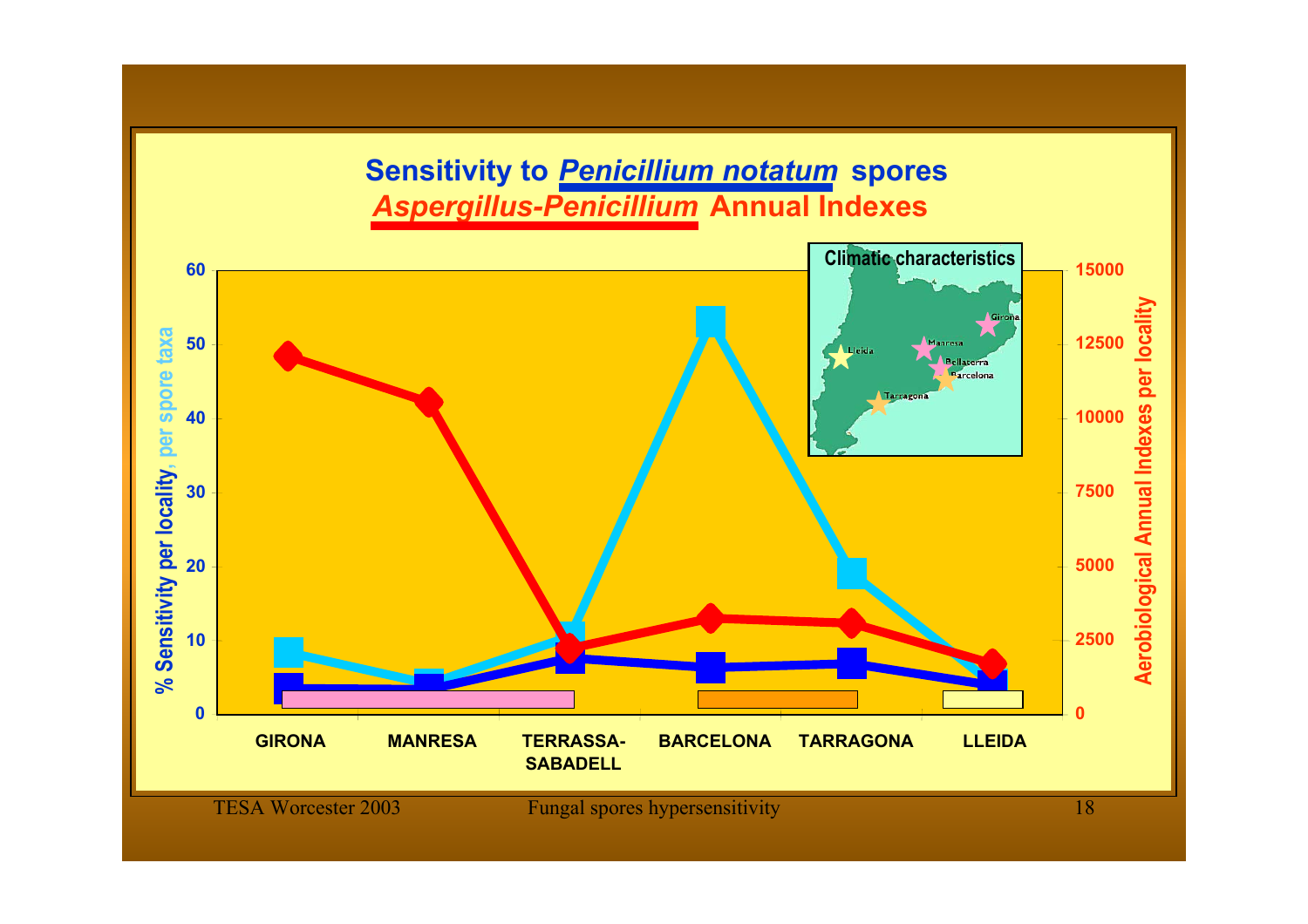|                           |                 | <b>CLINICAL RESULTS 2002</b> |                    |                   |     | <b>AEROBIOLOGICAL RESULTS 2002</b>         |                                          |         |           |                     |             |  |
|---------------------------|-----------------|------------------------------|--------------------|-------------------|-----|--------------------------------------------|------------------------------------------|---------|-----------|---------------------|-------------|--|
|                           |                 | <b>YEARLY DATA</b>           |                    |                   |     |                                            | <b>YEARLY DATA</b><br><b>WEEKLY DATA</b> |         |           | <b>DAILY DATA</b>   |             |  |
|                           |                 | % Total                      | % Total            | <b>% Patients</b> |     |                                            | %                                        | Weekly  |           | <b>Daily</b>        |             |  |
|                           | Nr of           | <b>Patients</b>              | <b>Patients</b>    | per               |     | Annual Index Total                         |                                          | maximum |           | <b>Week maximum</b> |             |  |
| <b>Cladosporium</b>       | <b>Patients</b> | Cladosporium                 | <b>Studied</b>     | <b>Locality</b>   |     | Sum daily [] Spores P/m <sup>3</sup> /week |                                          |         | <b>Nr</b> | $P/m^3/day$         | <b>Date</b> |  |
| BARCELONA                 | 31              | 62,0                         | 2,5                | ۹                 | 7,8 | 155616<br>5                                | 54,7                                     | 1223,6  |           | $29$ 5 4029,2       | JL14        |  |
| <b>GIRONA</b>             | 6 <sup>1</sup>  | 12,0                         | $\vert 0, 5 \vert$ |                   | 5,2 | 315095                                     | 32,0                                     | 2857,6  | 29        | 5269,6              | 017         |  |
| <b>LLEIDA</b>             |                 | 2,0                          | 0,1                | 6                 | 1,9 | 227584<br>З                                | 58,6                                     | 2514,8  |           | $38$ 4519,2         | S17         |  |
| <b>MANRESA</b>            |                 | 6,0                          | 0,2                | Ø.                | 5,0 | 558300<br>۹                                | 47,8                                     | 5373,6  |           | 23  16651, 6        | J6          |  |
| <b>TARRAGONA</b>          | 5 <sup>1</sup>  | 10,0                         | 0, 4               | 5                 | 3,8 | 149562<br>6                                | 51,4                                     | 1307,2  |           | $40$ 6 4006,8       | 05          |  |
| <b>TERRASSA-SABADELL</b>  | $\vert 4 \vert$ | 8,0                          | 0,3                |                   | 6,1 | 180149                                     | 44,5                                     | 1625,2  | 31        | 5087,6              | AG2         |  |
| <b>Total Cladosporium</b> | 50              | 100, 0                       | 4,0                |                   | 6,1 |                                            |                                          |         |           |                     |             |  |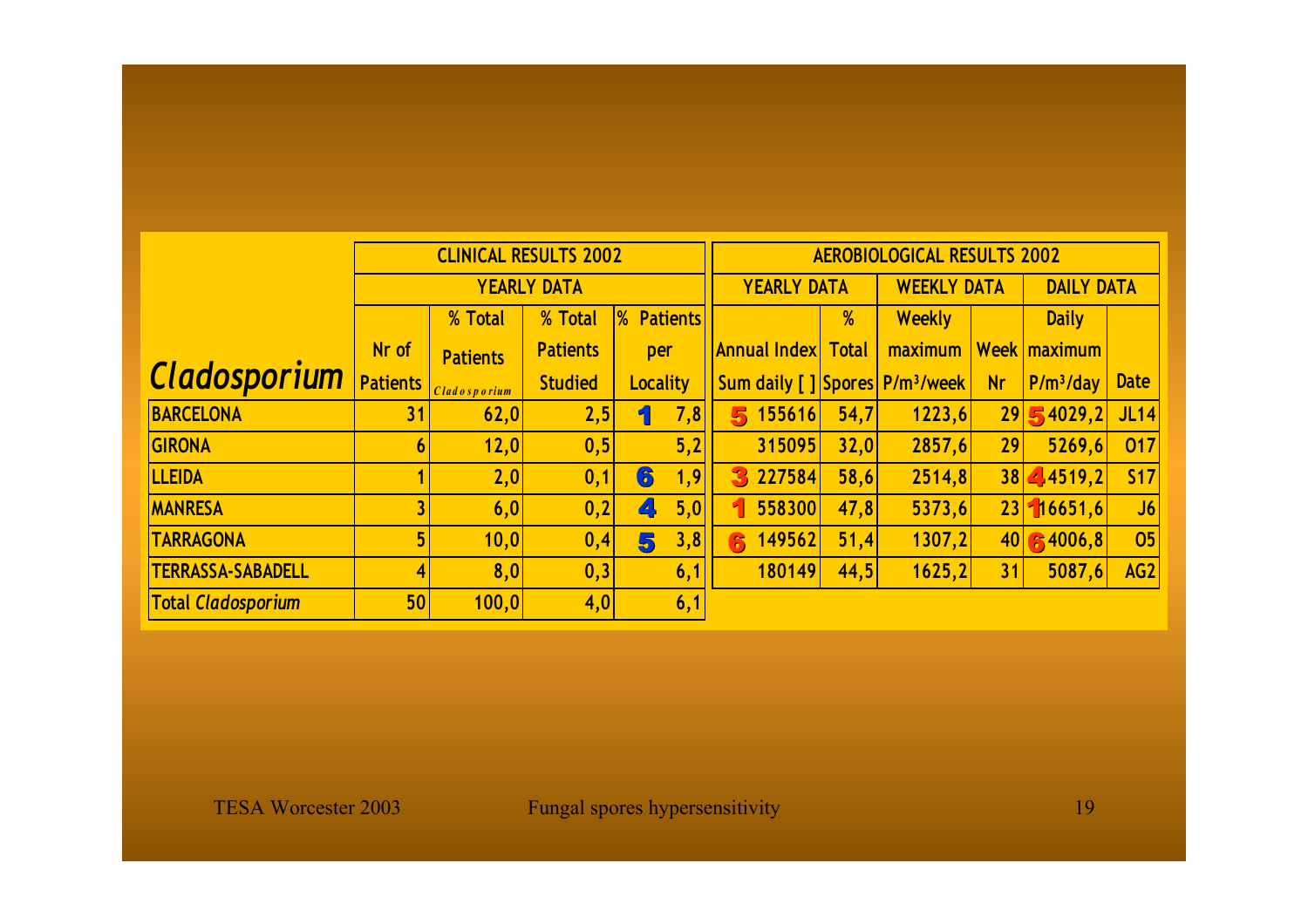### **Sensitivity to** *Cladosporium herbarum* **spores** *Cladosporium* **Annual Indexes**

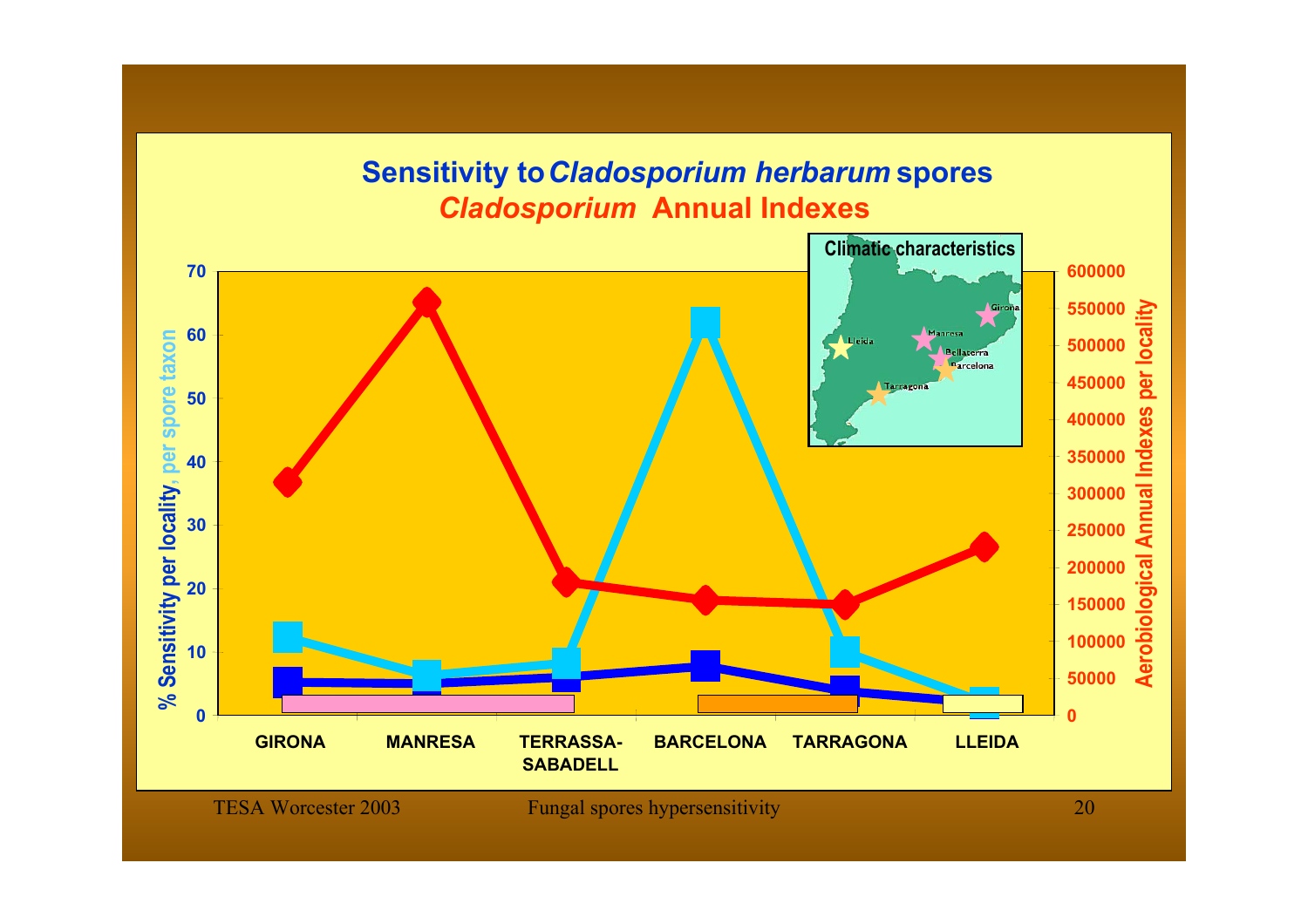|                          |                 | <b>CLINICAL RESULTS 2002</b> |                    |                   | <b>AEROBIOLOGICAL RESULTS 2002</b>         |                    |         |                   |                     |                 |  |
|--------------------------|-----------------|------------------------------|--------------------|-------------------|--------------------------------------------|--------------------|---------|-------------------|---------------------|-----------------|--|
|                          |                 |                              | <b>YEARLY DATA</b> |                   | <b>YEARLY DATA</b>                         | <b>WEEKLY DATA</b> |         | <b>DAILY DATA</b> |                     |                 |  |
|                          |                 | % Total                      | % Total            | <b>% Patients</b> |                                            | %                  | Weekly  |                   | <b>Daily</b>        |                 |  |
|                          | Nr of           | <b>Patients</b>              | <b>Patients</b>    | per               | Annual Indexl Total                        |                    | maximum |                   | <b>Week maximum</b> |                 |  |
| <b>Ustilago</b>          | <b>Patients</b> | <b>Ustilago</b>              | <b>Studied</b>     | <b>Locality</b>   | Sum daily [] Spores P/m <sup>3</sup> /week |                    |         | <b>Nr</b>         | $P/m^3/day$         | <b>Date</b>     |  |
| <b>BARCELONA</b>         | 10 <sup>1</sup> | 41,7                         | 0,8                | 2,5               | <b>2870</b>                                | 1,0                | 62,0    | 43 <sup>1</sup>   | 296,8               | 025             |  |
| <b>GIRONA</b>            |                 | 8,3                          | $\vert 0, 2 \vert$ | 1,7               | 4684                                       | 0, 5               | 51,6    | 39                | 123,2               | S <sub>23</sub> |  |
| <b>LLEIDA</b>            |                 | 4,2                          | 0,1                | 1,9               | 10142                                      | 2,6                | 219,6   | 45                |                     | 414,4 2,N13     |  |
| <b>MANRESA</b>           |                 | 4,2                          | 0,1                | 1,7               | 13471                                      | 1,2                | 254,8   | 26 <sub>l</sub>   | 478,8               | J27             |  |
| <b>TARRAGONA</b>         | 8 <sup>1</sup>  | 33,3                         | 0,6                | 6,1               | 2568                                       | 0, 9               | 33,6    | 40 <sub>l</sub>   | 109, 2              | 05              |  |
| <b>TERRASSA-SABADELL</b> |                 | 8,3                          | 0,2                | 3,0               | 2946                                       | 0, 7               | 57,2    | 43                | 142,8               | S <sub>25</sub> |  |
| <b>Total Ustilago</b>    | 24              | 100, 0                       | 1,9                | 2,9               |                                            |                    |         |                   |                     |                 |  |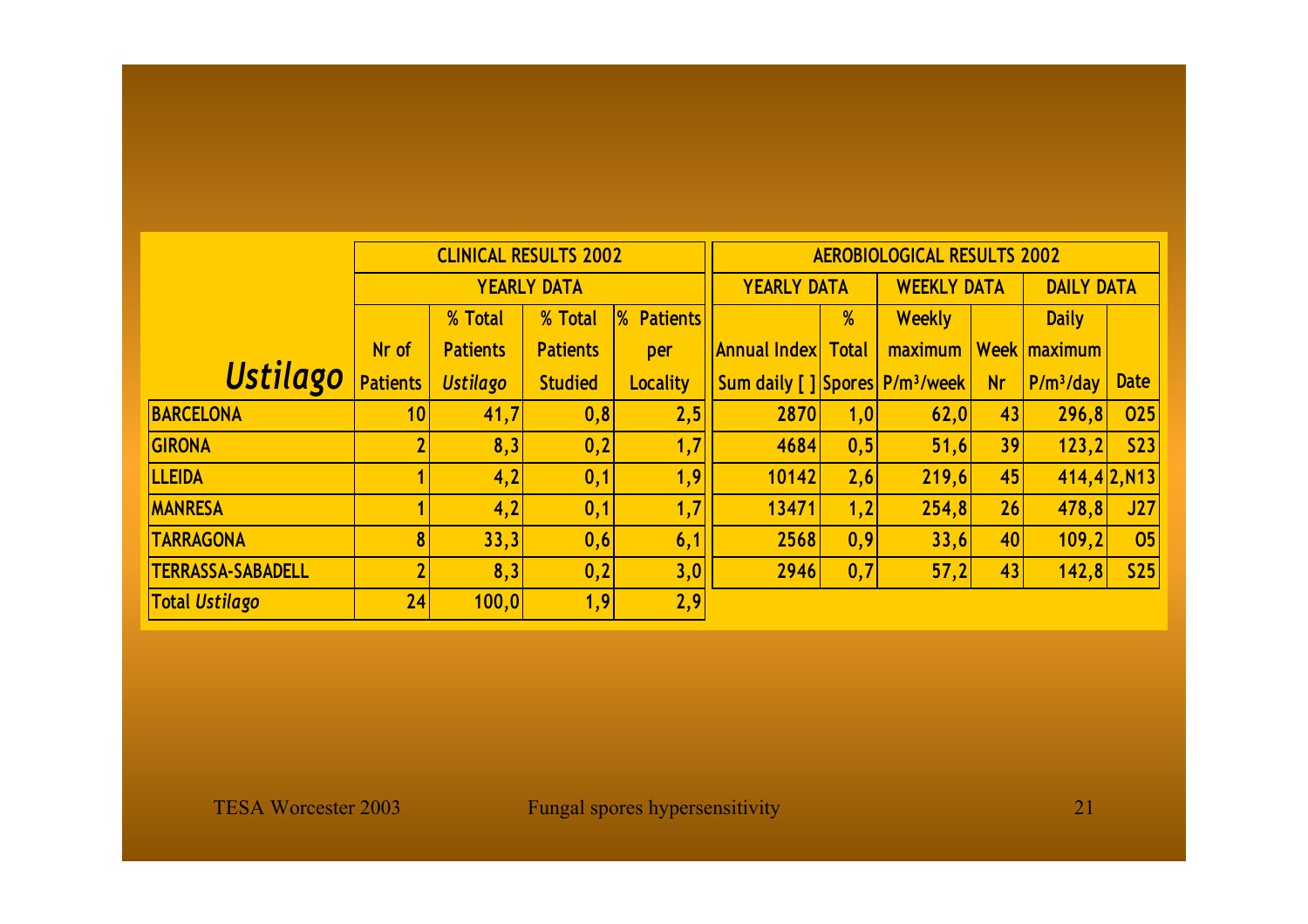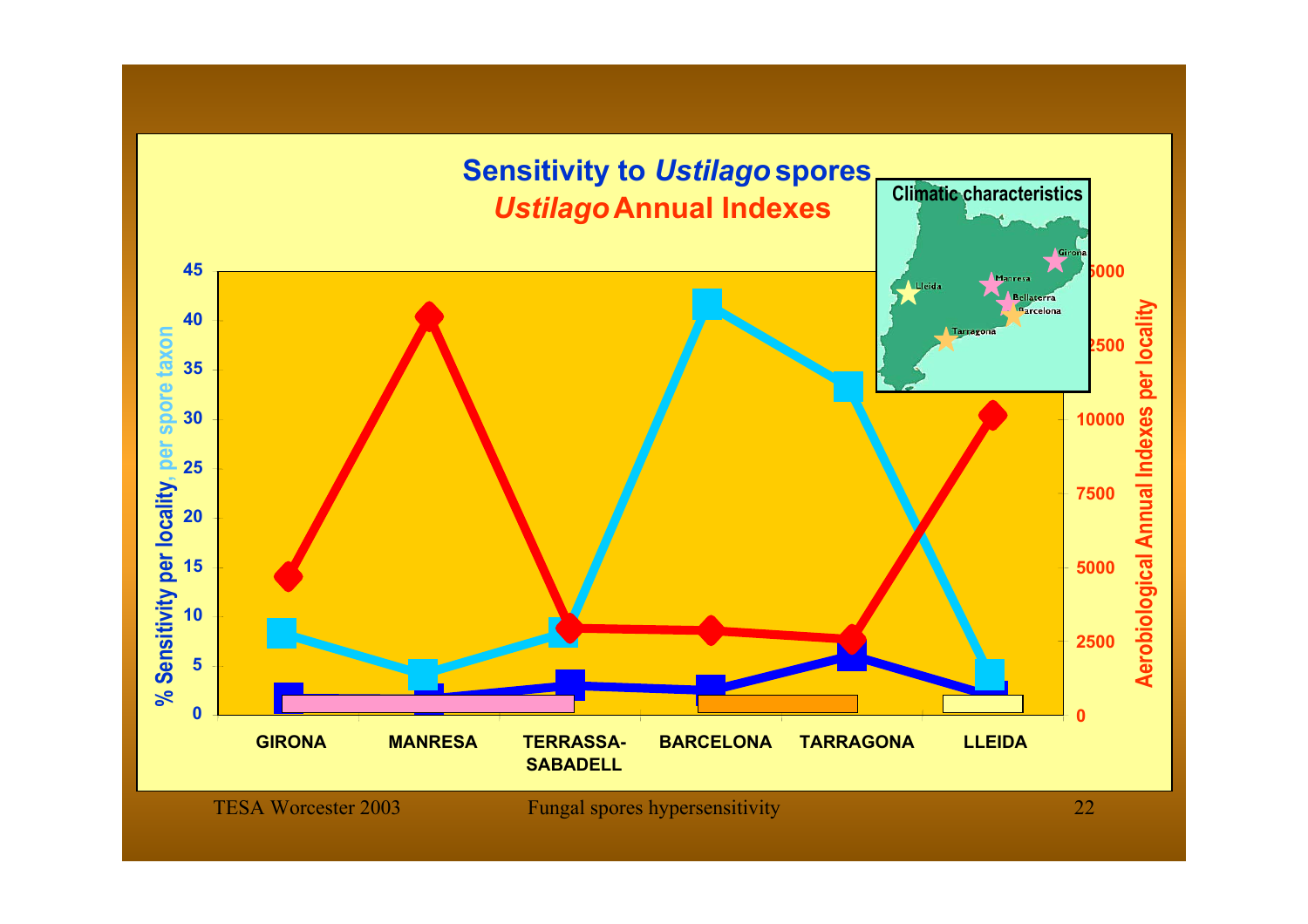|                          |                 |                    |                 |                  |                 |                  |                 |                 |                 |                 |                 | <b>SABADELL-</b> |                 |                 |                 |
|--------------------------|-----------------|--------------------|-----------------|------------------|-----------------|------------------|-----------------|-----------------|-----------------|-----------------|-----------------|------------------|-----------------|-----------------|-----------------|
|                          |                 | <b>LLEIDA</b>      |                 | <b>TARRAGONA</b> |                 | <b>BARCELONA</b> |                 | <b>GIRONA</b>   |                 | <b>MANRESA</b>  |                 | <b>TERRASSA</b>  |                 | <b>OVERALL</b>  |                 |
|                          | Nr of           | %                  | Nr of           | %                | Nr of           | %                | Nr of           | %               | Nr of           | %               | Nr of           | %                | Nr of           | %               | %               |
|                          |                 |                    |                 |                  |                 |                  |                 |                 |                 |                 |                 |                  |                 | <b>Patients</b> | <b>Patients</b> |
|                          | <b>Patients</b> | <b>Patients</b>    | <b>Patients</b> | <b>Patients</b>  | <b>Patients</b> | <b>Patients</b>  | <b>Patients</b> | <b>Patients</b> | <b>Patients</b> | <b>Patients</b> | <b>Patients</b> | <b>Patients</b>  | <b>Patients</b> | enrolled        | studied         |
| <b>Patients Enrolled</b> | 52              | 100, 0             | 132             | 100, 0           | 399             | 100,0            | 115             | 100, 0          | 60              | 100, 0          | 66              | 100,0            | 824             | 100,0           | 65,9            |
| Alternaria               |                 | $\frac{1}{6}$ 11,5 | 21              | 15,9             | 55              | 13,8             |                 | $_{26}$   22,6  |                 | $_{28}$ 46,7    |                 | $_{15}$ 22,7     |                 | $_{151}$   18,3 | 12,1            |
| Aspergillus              | 61              | 11,5               | 11              | 8,3              | 46              | 11,5             | 12              | 10,4            | 9               | 15,0            | 6 <sup>1</sup>  | 9,1              | 90              | 10,9            | 7,2             |
| Cladosporium             |                 | 1,9                |                 | 3,8              | 31              | 7,8              | 6 <sup>1</sup>  | 5,2             | $\overline{3}$  | 5,0             | 4 <sup>1</sup>  | 6,1              | <b>50</b>       | 6,1             | 4,0             |
| Penicillium              | 2 <sup>1</sup>  | 3,8                |                 | 6, 8             | 25              | 6,3              |                 | 3, 5            |                 | 3,3             | 5 <sup>1</sup>  | 7,6              | 47              | 5,7             | 3,8             |
| <b>Ustilago</b>          |                 | 1,9                |                 | 6,1              | 10 <sup>1</sup> | 2,5              |                 | 1,7             |                 | 1,7             | 2 <sub>1</sub>  | 3,0              | 24              | 2,9             | 1,9             |
| Some of them             | 10 <sup>1</sup> | 19,2               | 35              | 26,5             | 95              | 23,8             | 31              | 27,0            |                 | $_{29}$ 48,3    | 17              | 25,8             | 217             | 26,3            | 17,4            |

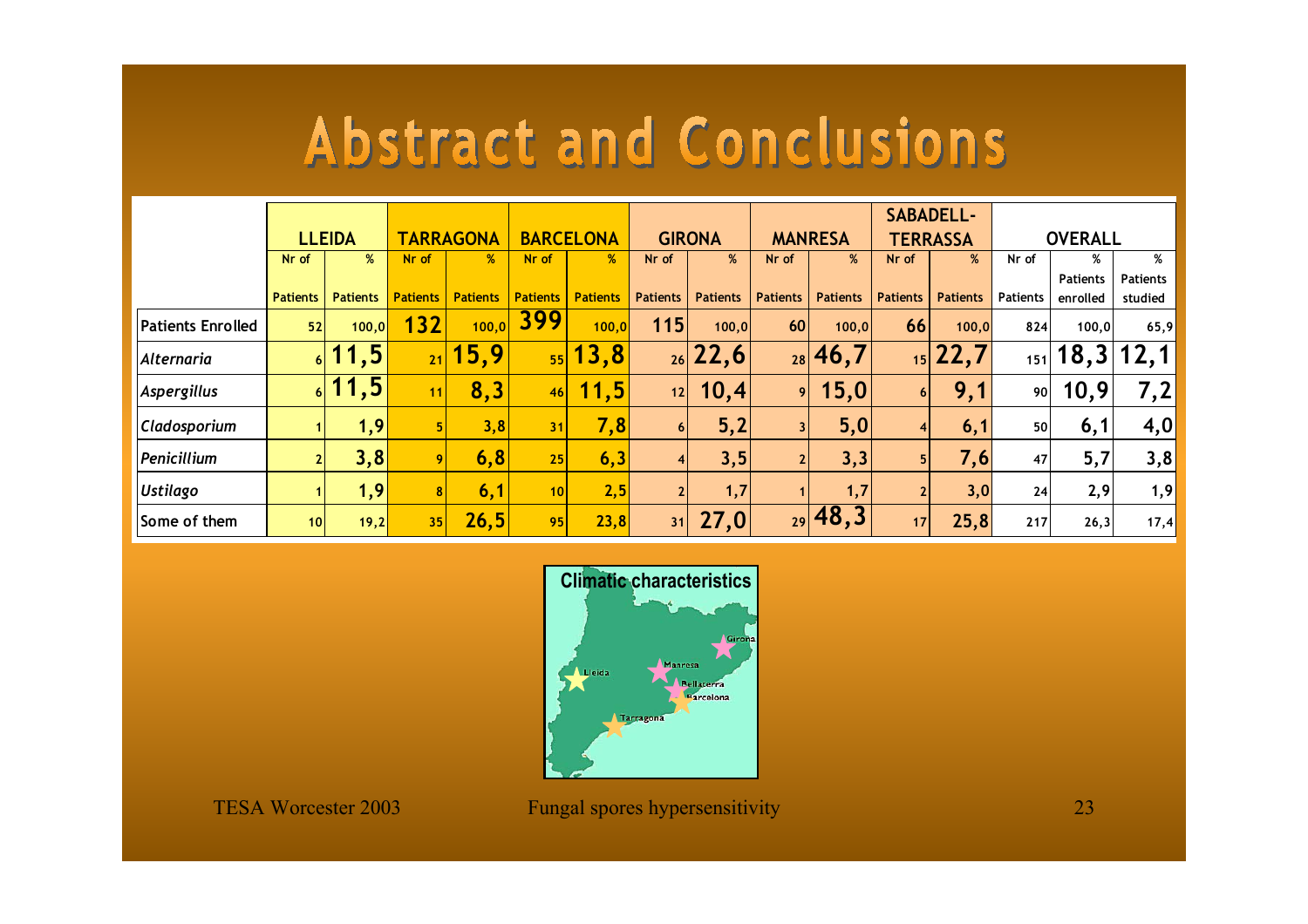|                   | Prevalence of sensitivity to studied moulds. |           | <b>OVERALL</b>        |                 |
|-------------------|----------------------------------------------|-----------|-----------------------|-----------------|
|                   |                                              | Nr of     | %                     | %               |
|                   | in patients with asthma or rhinitis'         |           | <b>Patients</b>       | <b>Patients</b> |
|                   |                                              | Patients  | enrolled              | studied         |
| Patients Enrolled | Alternaria alternata                         | 824       | 100,0                 | 65,9            |
| Alternaria        | Aspergillus fumigatus                        |           | $_{151}$   18,3  12,1 |                 |
| Aspergillus       |                                              |           | 90  10,9              | 7,2             |
| Cladosporium      | Cladosporium herbarum                        | <b>50</b> | 6,1                   | 4,0             |
| Penicillium       | Penicillium notatum                          | 47        | 5,7                   | 3,8             |
| <b>Ustilago</b>   | Ustilago                                     | 24        | 2,9                   | 1,9             |
| Some of them      |                                              | 217       | 26,3                  | 17,4            |

| <b>OVERALL</b> |                 |                 |  |  |  |  |  |  |  |  |
|----------------|-----------------|-----------------|--|--|--|--|--|--|--|--|
| Nr of          | %               | %               |  |  |  |  |  |  |  |  |
|                | <b>Patients</b> | <b>Patients</b> |  |  |  |  |  |  |  |  |
| Patients       | enrolled        | studied         |  |  |  |  |  |  |  |  |
| 824            | 100,0           | 65,9            |  |  |  |  |  |  |  |  |
| 151            | 18,3            | 12,1            |  |  |  |  |  |  |  |  |
| 90             | 10,9            | 7,2             |  |  |  |  |  |  |  |  |
| 50             | 6,1             | 4,0             |  |  |  |  |  |  |  |  |
| 47             | 5,7             | 3,8             |  |  |  |  |  |  |  |  |
| 24             | 2,9             | 1,9             |  |  |  |  |  |  |  |  |
| 217            | 26,3            | 17,4            |  |  |  |  |  |  |  |  |
|                |                 |                 |  |  |  |  |  |  |  |  |

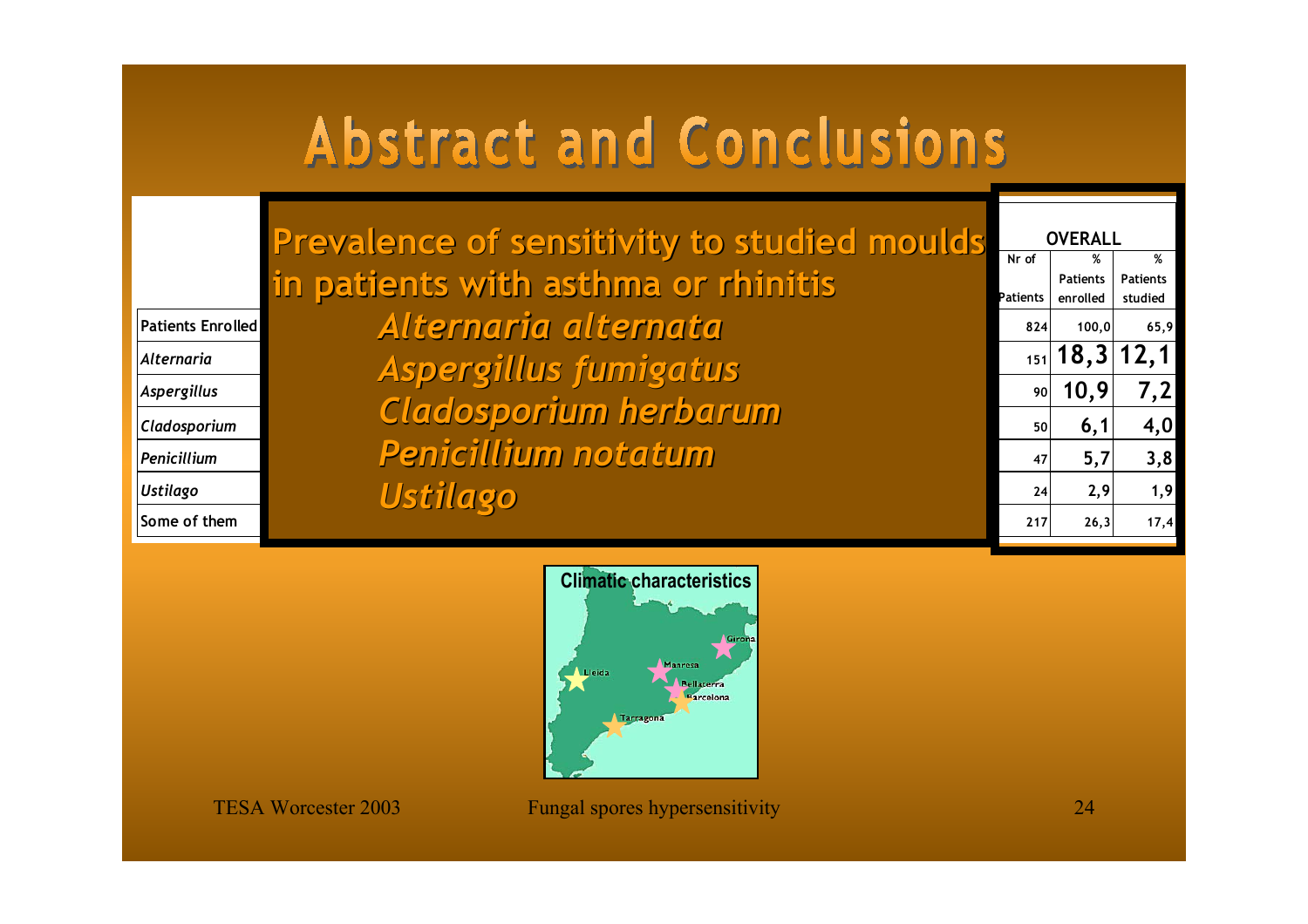|                                                                                                                | 6<br><b>LLEIDA</b> |                 | 3<br><b>TARRAGONA</b> |                 | 5<br><b>BARCELONA</b> |                 | $\mathbf{2}$<br><b>GIRONA</b> |                 | <b>MANRESA</b> |                 | SABADELL-4<br><b>TERRASSA</b> |                 | <b>OVERALL</b>  |                      |                      |
|----------------------------------------------------------------------------------------------------------------|--------------------|-----------------|-----------------------|-----------------|-----------------------|-----------------|-------------------------------|-----------------|----------------|-----------------|-------------------------------|-----------------|-----------------|----------------------|----------------------|
|                                                                                                                | Nr of              | %               | Nr of                 | %               | Nr of                 | %               | Nr of                         | %               | Nr of          | %               | Nr of                         | %               | Nr of           | %<br><b>Patients</b> | %<br><b>Patients</b> |
|                                                                                                                | <b>Patients</b>    | <b>Patients</b> | <b>Patients</b>       | <b>Patients</b> | <b>Patients</b>       | <b>Patients</b> | Patients                      | <b>Patients</b> | Patients       | <b>Patients</b> | Patients                      | <b>Patients</b> | <b>Patients</b> | enrolled             | studied              |
| <b>Relation between prevalence of sensitivity</b><br>and atmospheric spore counts<br>More investigation needed |                    |                 |                       |                 |                       |                 |                               |                 |                |                 |                               |                 |                 |                      |                      |
| Some of them                                                                                                   | 10                 | 19,2            | 35                    | 26,5            | 95                    | 23,8            | 31                            | 27,0            |                | $_{29}$ 48,3    | 17                            | 25,8            | 217             | 26,3                 | 17,4                 |
| <b>Climatic characteristics</b><br>and the contract of the contract of the contract of                         |                    |                 |                       |                 |                       |                 |                               |                 |                |                 |                               |                 |                 |                      |                      |

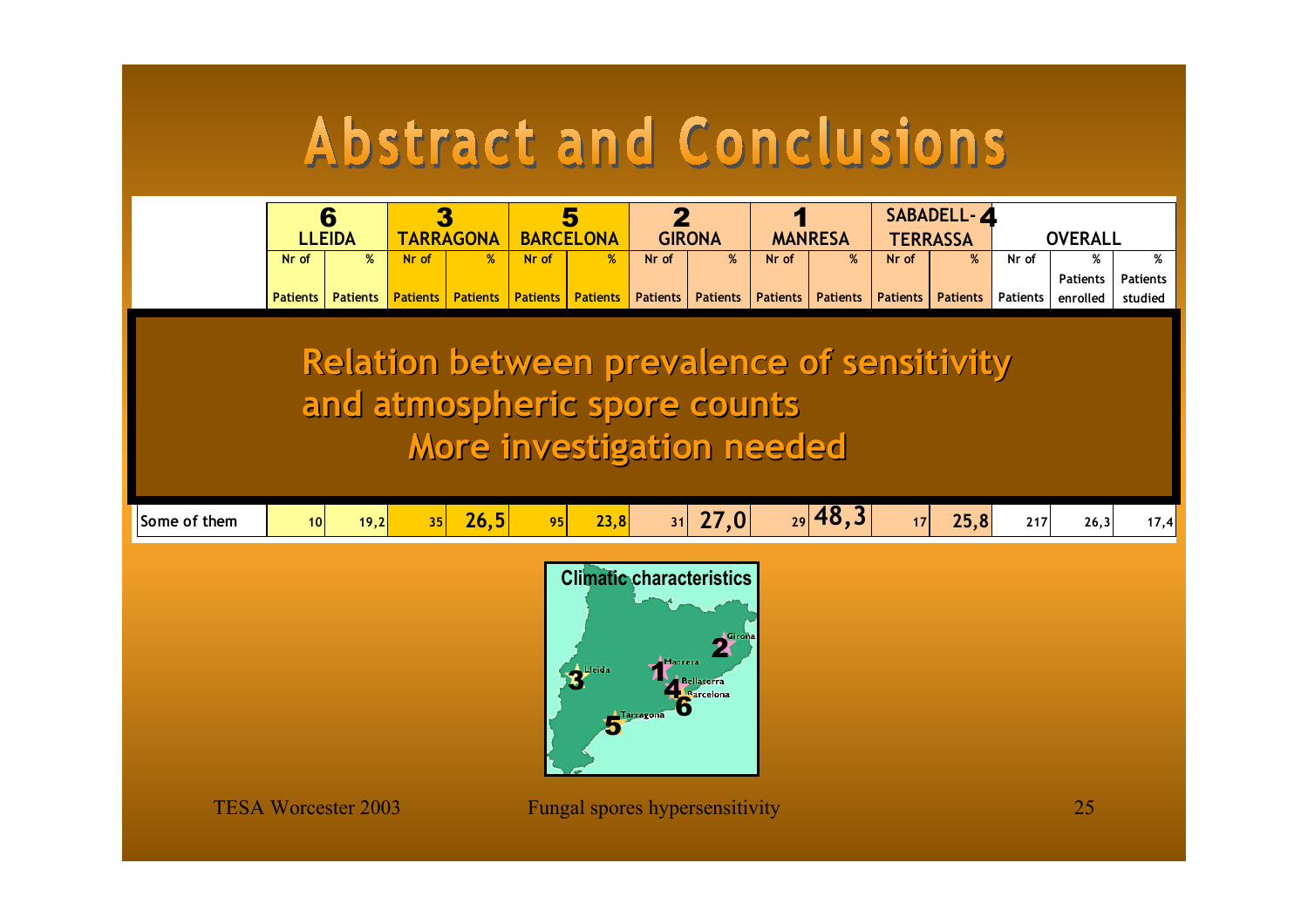|                          | <b>LLEIDA</b>   |                 | <b>TARRAGONA</b> |                 | <b>BARCELONA</b>      |                 | <b>GIRONA</b>   |                                              | <b>MANRESA</b>          |                      | <b>SABADELL-</b><br><b>TERRASSA</b> |                 |                   |
|--------------------------|-----------------|-----------------|------------------|-----------------|-----------------------|-----------------|-----------------|----------------------------------------------|-------------------------|----------------------|-------------------------------------|-----------------|-------------------|
|                          | Nr of           | %               | Nr of            | %               | Nr of                 | %               | Nr of           | %                                            | Nr of                   | %                    | Nr of                               | %               | <b>Geographic</b> |
|                          | <b>Patients</b> | <b>Patients</b> | <b>Patients</b>  | <b>Patients</b> | <b>Patients</b>       | <b>Patients</b> | <b>Patients</b> | Patients                                     | <b>Patients</b>         | <b>Patients</b>      | Patients                            | <b>Patients</b> | differences       |
| <b>Patients Enrolled</b> | 52              | 100, 0          | 132              |                 | $\frac{100,0}{ } 399$ | 100,0           | 115             | 100, 0                                       | 60 <sup>1</sup>         | 100,0                | 66                                  | 100,0           |                   |
| Alternaria               |                 | 611,5           | 21               | 15,9            | 55                    | 15,8            |                 | $\frac{26}{26}$ $\angle$ $\angle$ $\angle$ 6 |                         | $28$ 46, $\prime$    |                                     | 15 LL,I         | JN                |
| Aspergillus              | 6 <sup>1</sup>  | 11,5            | 11               | 8,3             | 46                    | 11,5            | 12              | 10,4                                         | 9 <sup>1</sup>          | 15,0                 | 6 <sup>1</sup>                      | 9,1             |                   |
| Cladosporium             |                 | 1,9             |                  | 3,8             | 31                    | 7,8             | <b>6</b>        | 5,2                                          | $\overline{\mathbf{3}}$ | 5,0                  |                                     | 6,1             | hyper-            |
| Penicillium              |                 | 3,8             |                  | 6,8             | 25                    | 6,3             |                 | 3, 5                                         |                         | 3,3                  | 5 <sup>1</sup>                      | 7,6             |                   |
| <b>Ustilago</b>          |                 | 1,9             |                  | 6,1             | 10                    | 2,5             |                 | 1,7                                          |                         | 1,7                  |                                     | 3,0             | sensitivity       |
| Some of them             | 10 <sup>1</sup> | 19,2            | 35               | 26,5            | 95                    | 23,8            | 31              | 27,0                                         |                         | $\frac{1}{29}$ 48, 5 | 17                                  | 25,8            |                   |